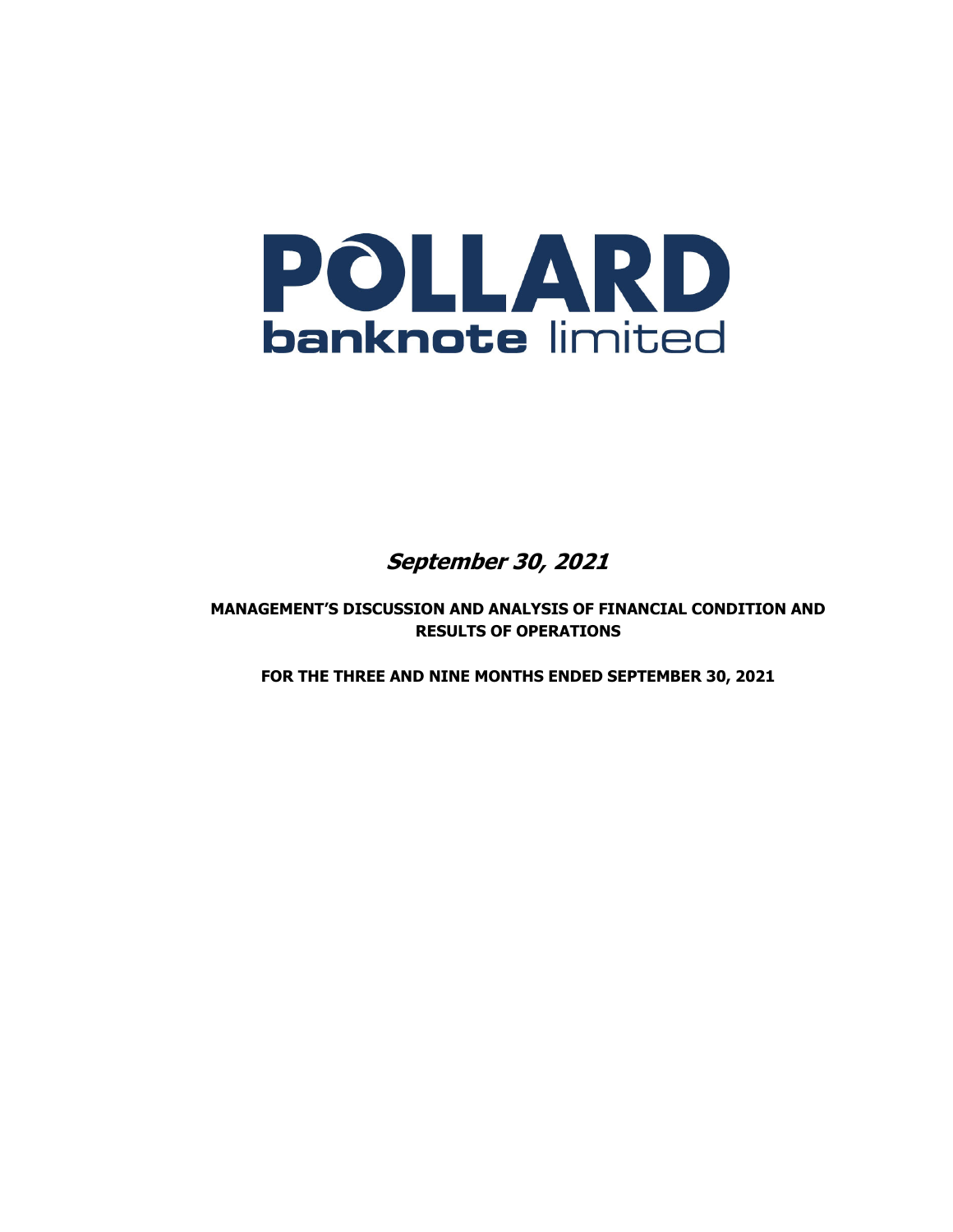November 10, 2021

This management's discussion and analysis ("MD&A") of Pollard Banknote Limited ("Pollard") for the three and nine months ended September 30, 2021, is prepared as at November 10, 2021, and should be read in conjunction with the accompanying unaudited condensed consolidated interim financial statements of Pollard and the notes therein as at September 30, 2021, and the audited consolidated financial statements of Pollard for the year ended December 31, 2020, and the notes therein. Results are reported in Canadian dollars and have been prepared in accordance with International Financial Reporting Standards ("IFRS" or "GAAP").

#### **Forward-Looking Statements**

Certain statements in this report may constitute "forward-looking" statements which involve known and unknown risks, uncertainties and other factors which may cause actual results, performance or achievements to be materially different from any future results, performance or achievements expressed or implied by such forward looking statements. When used in this document, such statements include such words as "may," "will," "expect," "believe," "plan" and other similar terminology. These statements reflect management's current expectations regarding future events and operating performance and speak only as of the date of this document. There should not be an expectation that such information will in all circumstances be updated, supplemented or revised whether as a result of new information, changing circumstances, future events or otherwise.

#### **Use of Non-GAAP Financial Measures**

Reference to "EBITDA" is to earnings before interest, income taxes, depreciation, amortization and purchase accounting amortization. Reference to "Adjusted EBITDA" is to EBITDA before unrealized foreign exchange gains and losses, and certain non-recurring items including severance costs, acquisition costs, litigation settlement costs and contingent consideration fair value adjustments. Adjusted EBITDA is an important metric used by many investors to compare issuers on the basis of the ability to generate cash from operations and management believes that, in addition to net income, Adjusted EBITDA is a useful supplementary measure.

Reference to "Combined sales" is to sales recognized under GAAP plus Pollard's 50% proportionate share of NeoPollard Interactive LLC's ("NPi") sales, its iLottery joint venture operation. Reference to "Combined iLottery sales" is to sales recognized under GAAP for Pollard's 50% proportionate share of its Michigan Lottery joint iLottery operation plus Pollard's 50% proportionate share of NeoPollard Interactive LLC's ("NPi") sales, its iLottery joint venture operation.

EBITDA, Adjusted EBITDA, Combined sales and Combined iLottery sales are measures not recognized under GAAP and do not have a standardized meaning prescribed by GAAP. Therefore, these measures may not be comparable to similar measures presented by other entities. Investors are cautioned that EBITDA, Adjusted EBITDA, Combined sales and Combined iLottery sales should not be construed as alternatives to net income or sales as determined in accordance with GAAP as an indicator of Pollard's performance or to cash flows from operating, investing and financing activities as measures of liquidity and cash flows.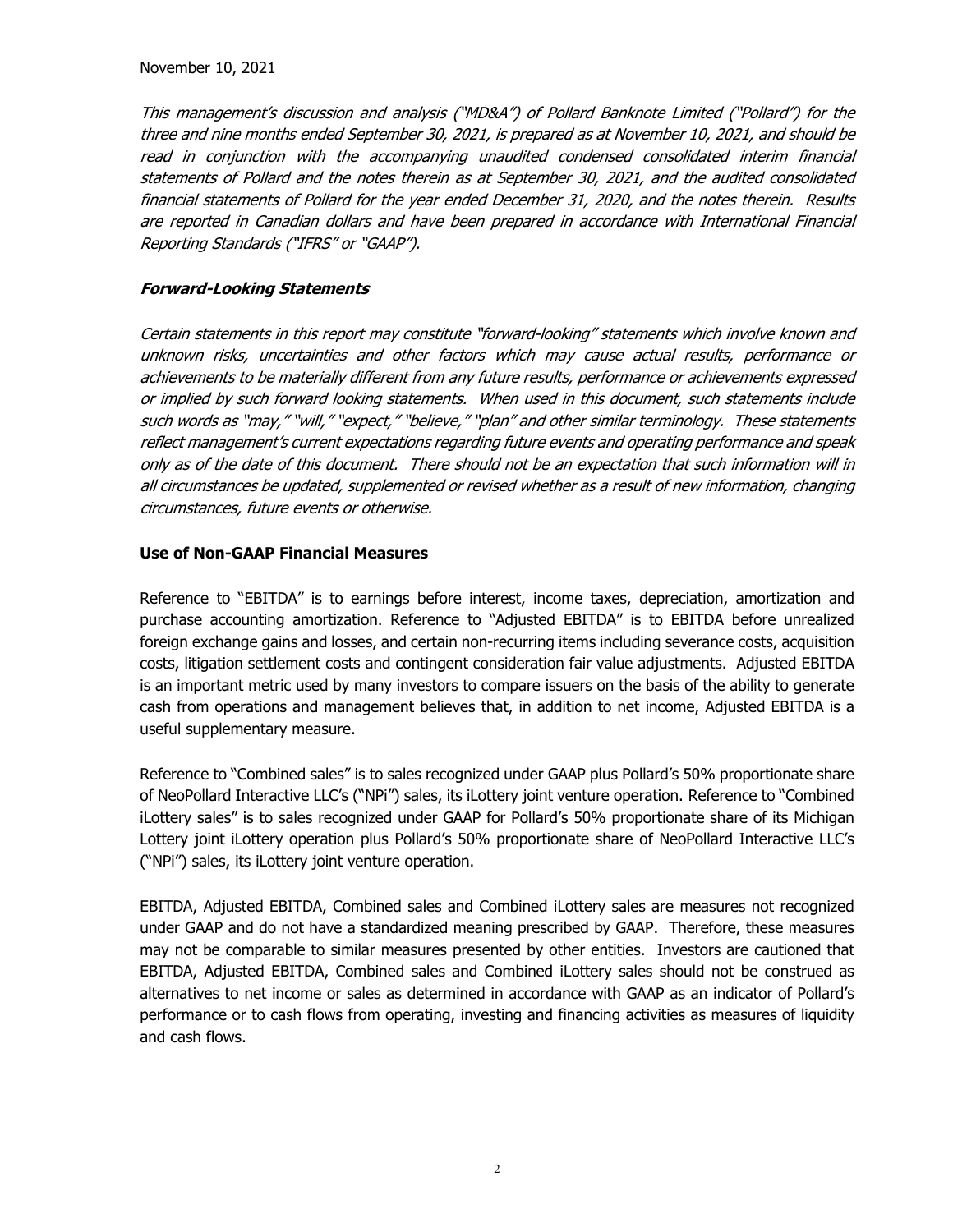## **Basis of Presentation**

The results of operations in the following discussions encompass the unaudited consolidated results of Pollard for the three and nine months ended September 30, 2021. All figures are in millions except for per share amounts.

# **POLLARD BANKNOTE LIMITED**

## **Overview**

Pollard Banknote Limited ("Pollard") is one of the leading providers of products and services to lottery and charitable gaming industries throughout the world. Management believes Pollard is the largest provider of instant-win scratch tickets ("instant tickets") based in Canada and the second largest producer of instant tickets in the world. In addition, management believes Pollard is also the second largest bingo paper and pull-tab supplier to the charitable gaming industry in North America and, through its 50% joint venture, the largest supplier of iLottery solutions to the U.S. lottery market.

Pollard produces and provides a comprehensive line of instant tickets and lottery services including: licensed products, distribution, SureTrack® lottery management system, marketing, iLottery, interactive digital gaming, including mkodo's world class game apps, PlayOn™ loyalty programs, retail management services, ScanACTIV<sup>™</sup>, lottery ticket dispensers and play stations, vending machines and eGaming systems marketed under the Diamond Game and Compliant Gaming trade names. In addition, Pollard's charitable gaming product line includes pull-tab (or break-open) tickets, bingo paper, pull-tab vending machines and ancillary products such as pull-tab counting machines.

Pollard's lottery products are sold extensively throughout Canada, the United States and the rest of the world, wherever applicable laws and regulations authorize their use. Pollard serves over 60 instant ticket lotteries including a number of the largest lotteries throughout the world. Charitable gaming products are mostly sold in the United States and Canada where permitted by gaming regulatory authorities. Pollard serves a highly diversified customer base in the charitable gaming market of over 250 independent distributors with the majority of revenue generated from repeat business.

# **Acquisitions**

On December 30, 2020, Pollard signed and closed a definitive agreement to purchase 100% of the equity of Compliant Gaming, LLC ("Compliant") for a purchase price of \$19.0 million U.S. dollars (\$24.3 million) prior to standard working capital adjustments and potential future earn-out payments based on certain EBITDA targets. Compliant is a leading provider of electronic pull-tab gaming systems and products to the charitable gaming market.

On January 14, 2021, Pollard completed the acquisition of Next Generation Lotteries AS ("NGL"). On December 31, 2020, Pollard signed a definitive agreement to acquire 100% of the equity of NGL for a purchase price of €36.0 million (\$56.5 million), prior to standard working capital adjustments and certain deferred cash considerations, of which €32.0 million (\$50.2 million) was paid at the time of closing and the remaining €4.0 million (\$6.3 million) will be paid upon the achievement of certain gross margin targets in 2021. The purchase price was funded from existing Pollard cash resources and availability under the existing credit facilities for approximately €27.4 million (\$43.0 million) and the issuance of treasury shares of Pollard for approximately €4.6 million (\$7.2 million).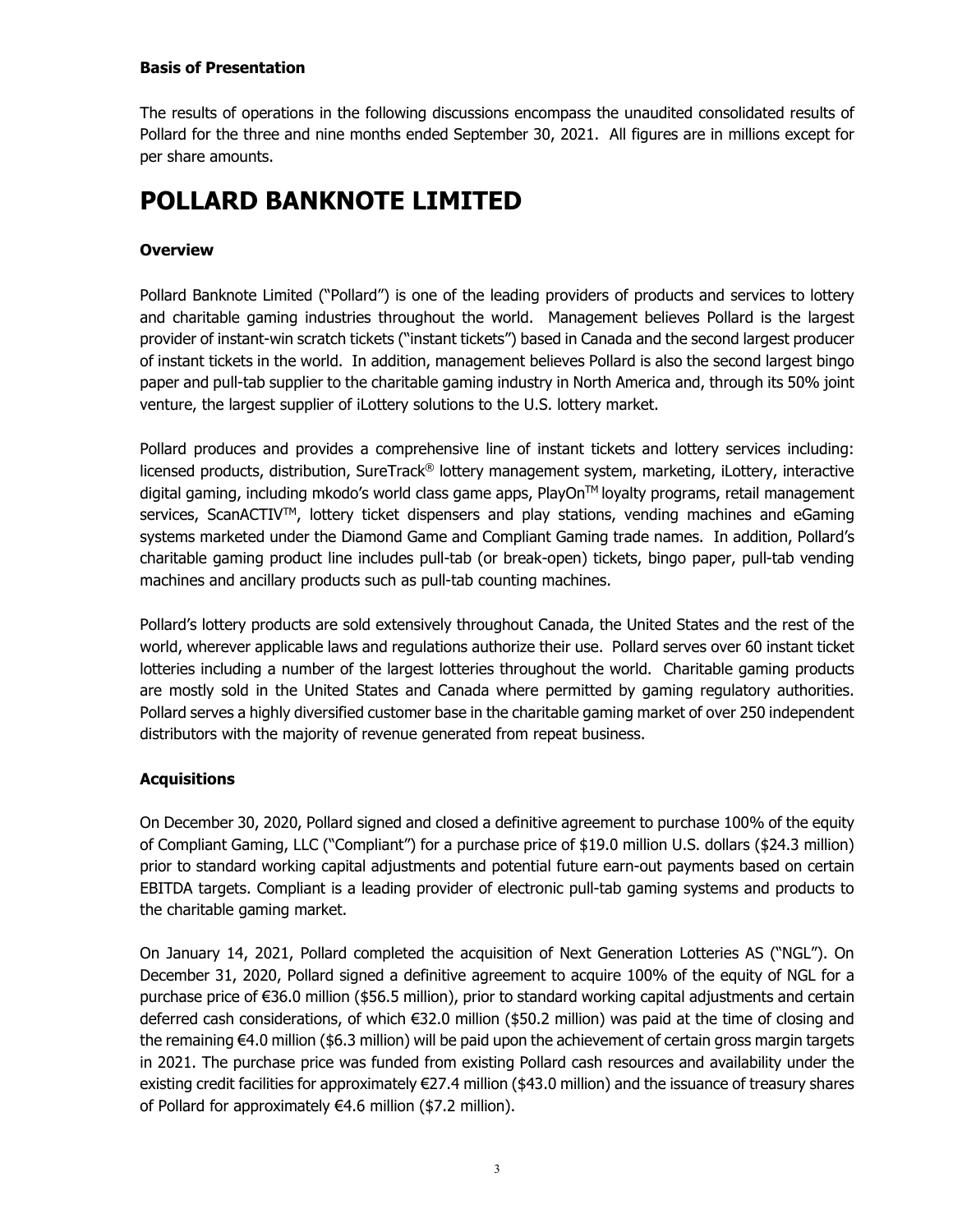## **Share offering**

On February 9, 2021, Pollard announced that it had entered into an agreement with a syndicate of underwriters to purchase, on a bought deal basis, 812,000 common shares of Pollard at a price of \$36.95 per share. Pollard also granted the underwriters an over-allotment option exercisable at any time up to 30 days following the closing of the offering, to purchase up to an additional 121,800 common shares. The offering, including the full over-allotment, closed on March 2, 2021. The total gross proceeds, prior to any commissions and offering expenses, from the sale of 933,800 common shares was approximately \$34.5 million. Pollard used the net proceeds to repay indebtedness under Pollard's credit facility incurred in the acquisitions of Compliant and NGL.

# **COVID-19**

In March 2020, the World Health Organization declared a global pandemic known as COVID-19. Our charitable and Diamond Game businesses were negatively impacted with a large reduction in sales in the second quarter of 2020 with the temporary closure of many retail outlets; however, these sales rebounded to pre-COVID levels in the third quarter of 2020 with the re-opening of retail outlets. In the later part of the fourth quarter a number of jurisdictions reenacted temporary retail closures, reducing our revenues again. Many of these jurisdictions re-opened in early 2021, with consumer demand once again returning strongly. In addition, Pollard's main lottery products and services have shown significant resilience throughout the pandemic, generating substantial cash flows from operating activities during the year ended December 31, 2020 and the first nine months of 2021. The extent of the pandemic's effect on Pollard's operational and financial performance will depend on future developments, including the extent and duration of the pandemic, both of which are uncertain and difficult to predict. As a result, it is not currently possible to ascertain the overall financial impact on Pollard's business. Pollard has significant cash resources and unused credit facility available, which management believes will allow Pollard to support its operations during the pandemic.

All Pollard facilities continue to follow at a minimum their applicable provincial/state and local public health authority measures and guidance. Wherever a shelter-in-place order or state of emergency has been declared, local and federal authorities have identified, under specific acts, which essential industries remain open and active until further notice. In all affected jurisdictions, Pollard is classified as an essential government supplier, which has allowed Pollard to continue to operate throughout the pandemic. As of the date of this MD&A, all Pollard facilities are operational and while challenged, our supply chains have remained functional but are at times less efficient than pre-COVID. Pollard is extremely dedicated to providing a safe workplace in all facilities and is working to curb the spread of the virus through implementation of extensive safety measures at all locations, including daily temperature checks and health screening, extensive social distancing, restriction of visitors, work from home policies for employees capable of doing so, encouragement of obtaining vaccines and use of electronic monitoring to ensure social distancing.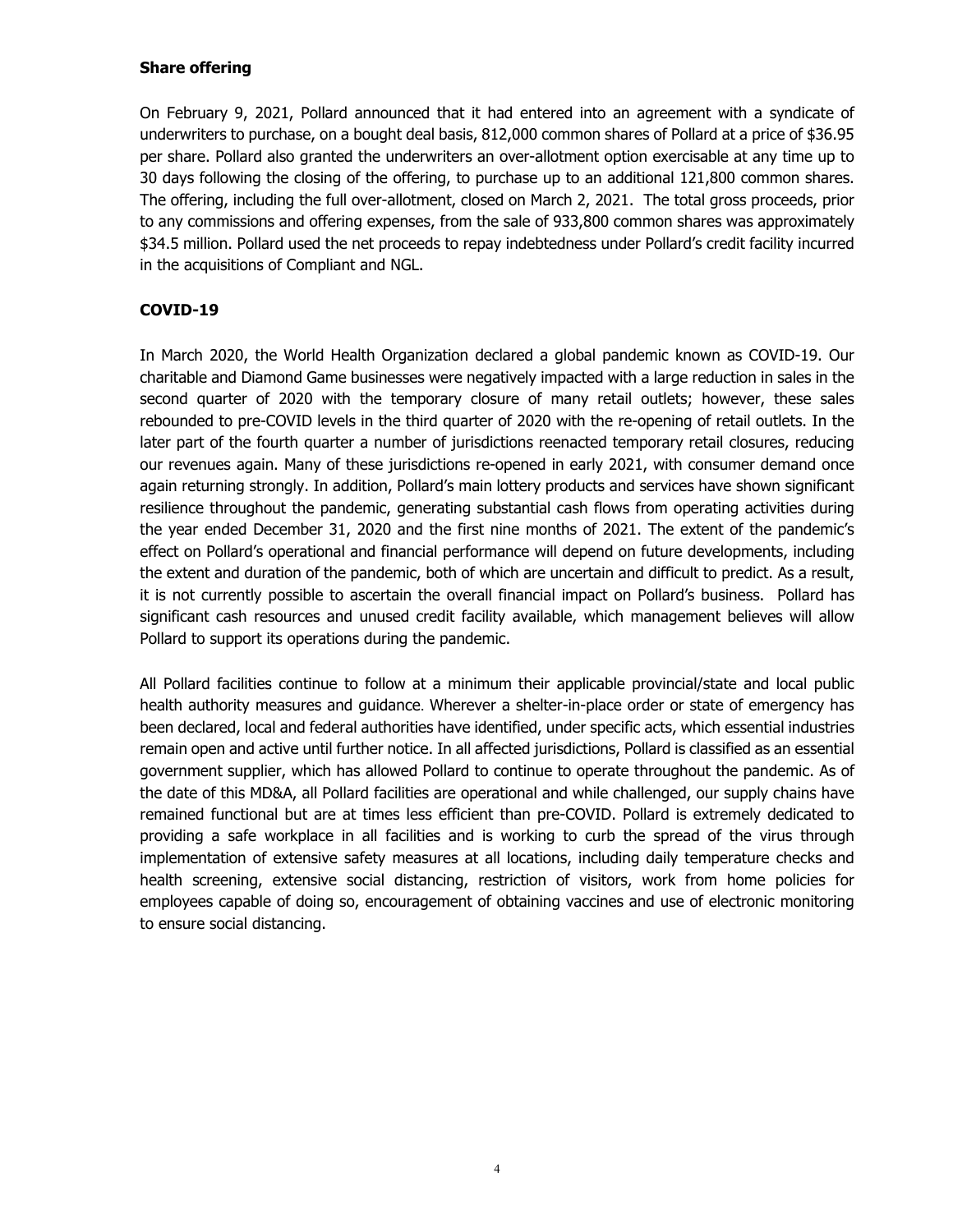#### **Product line breakdown of revenue**

|                                | Three months<br>ended | Three months<br>ended | Nine months<br>ended  | Nine months<br>ended  |
|--------------------------------|-----------------------|-----------------------|-----------------------|-----------------------|
|                                | September 30,<br>2021 | September 30,<br>2020 | September 30,<br>2021 | September 30,<br>2020 |
| Lottery $(1)(3)$               | 78.2%                 | 81.6%                 | 79.0%                 | 84.6%                 |
| Charitable                     | 13.2%                 | 11.8%                 | 13.1%                 | 10.2%                 |
| eGaming Systems <sup>(2)</sup> | 8.6%                  | 6.6%                  | 7.9%                  | 5.2%                  |

(1) Includes mkodo Limited ("mkodo") which was acquired on February 3, 2020.

(2) Includes Compliant Gaming, LLC ("Compliant") which was acquired on December 30, 2020.

(3) Includes Next Generation Lotteries AS ("NGL") which was acquired on January 14, 2021.

# **Geographic breakdown of revenue**

|                      | Three months  | Three months  | Nine months   | Nine months   |
|----------------------|---------------|---------------|---------------|---------------|
|                      | ended         | ended         | ended         | ended         |
|                      | September 30, | September 30, | September 30, | September 30, |
|                      | 2021          | 2020          | 2021          | 2020          |
| <b>United States</b> | 60%           | 66%           | 61%           | 61%           |
| Canada               | 18%           | 16%           | 18%           | 19%           |
| International        | 22%           | 18%           | 21%           | 20%           |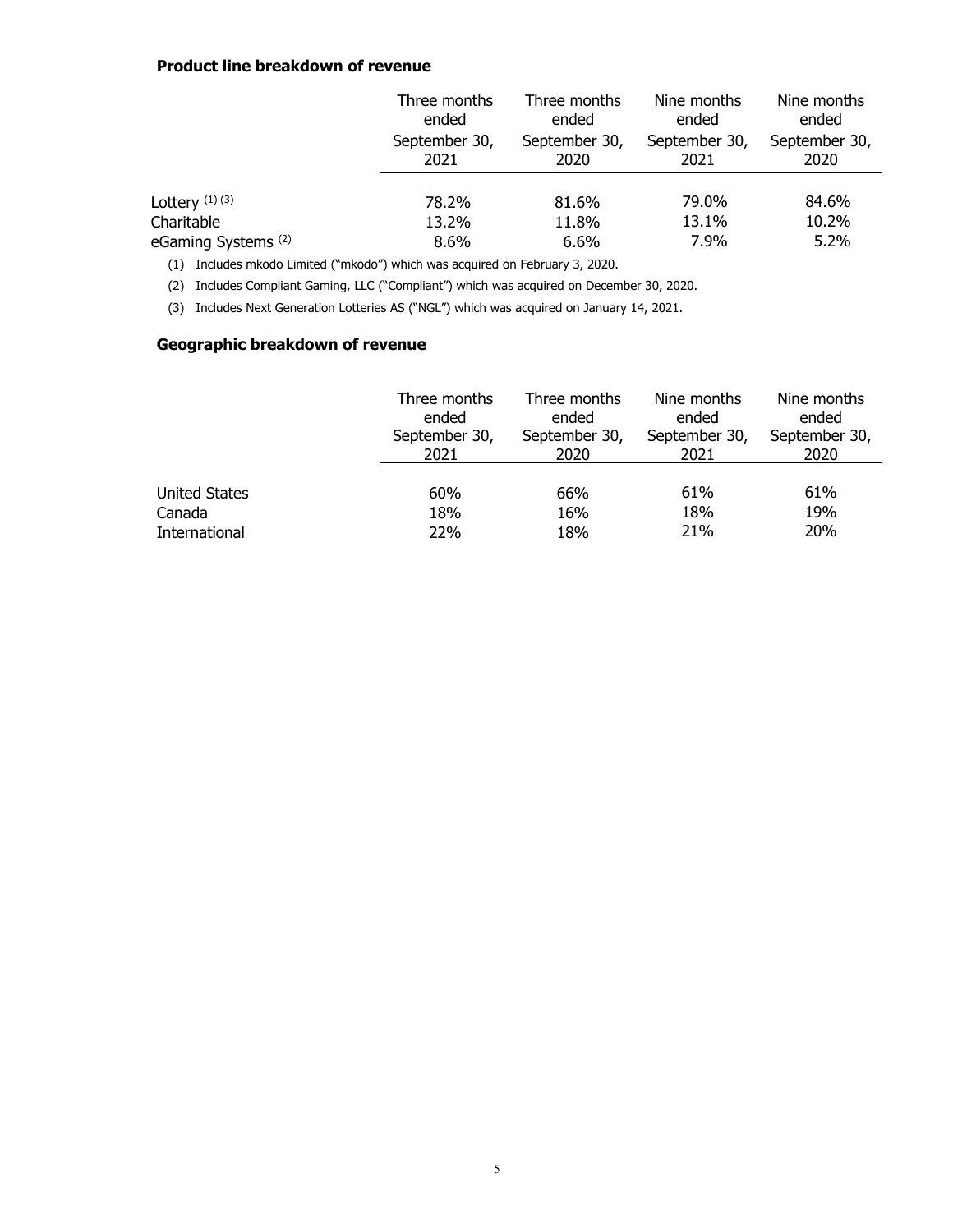The following financial information should be read in conjunction with the accompanying unaudited consolidated financial statements of Pollard and the notes therein as at and for the three and nine months ended September 30, 2021.

#### **SELECTED FINANCIAL INFORMATION**

(millions of dollars, except per share information)

|                                                              | Three months<br>ended | Three months<br>ended | Nine months<br>ended                              | Nine months<br>ended |
|--------------------------------------------------------------|-----------------------|-----------------------|---------------------------------------------------|----------------------|
|                                                              | September 30,<br>2021 | 2020                  | September 30, September 30, September 30,<br>2021 | 2020                 |
|                                                              |                       |                       |                                                   |                      |
| <b>Sales</b>                                                 | \$116.9               | \$116.7               | \$342.5                                           | \$310.4              |
| Cost of sales                                                | 95.4                  | 88.9                  | 273.9                                             | 242.2                |
| Gross profit                                                 | 21.5                  | 27.8                  | 68.6                                              | 68.2                 |
| Gross profit as a % of sales                                 | 18.4%                 | 23.8%                 | 20.0%                                             | 22.0%                |
| Administration expenses<br>Administration expenses as a % of | 11.2                  | 10.3                  | 34.3                                              | 30.0                 |
| sales                                                        | 9.6%                  | 8.8%                  | 10.0%                                             | 9.7%                 |
| Selling expenses                                             | 4.2                   | 3.8                   | 11.7                                              | 10.9                 |
| Selling expenses as a % of sales                             | 3.6%                  | 3.3%                  | 3.4%                                              | 3.5%                 |
| Gain on NPi equity investment                                | (2.6)                 | (0.8)                 | (9.1)                                             | 0.0                  |
| Gain on NPi as a % of sales                                  | (2.2%)                | (0.7%)                | (2.7%)                                            | $0.0\%$              |
| Other (income) expenses                                      | 4.3                   | (2.2)                 | 2.9                                               | (8.7)                |
| Other (income) expenses as a % of<br>sales                   | 3.7%                  | $(1.9\%)$             | 0.8%                                              | (2.8%)               |
| Unrealized foreign exchange (gain)<br>loss                   | 2.2                   | (2.8)                 | (0.3)                                             | 1.6                  |
| Unrealized foreign exchange (gain)<br>loss as a % of sales   | 1.9%                  | $(2.4\%)$             | $(0.1\%)$                                         | 0.5%                 |
| Net income (loss)<br>Net income (loss) as a % of sales       | (0.6)<br>$(0.5\%)$    | 13.2<br>11.3%         | 14.5<br>4.2%                                      | 21.1<br>6.8%         |
| <b>Adjusted EBITDA</b><br>Adjusted EBITDA as a % of sales    | 19.4<br>16.6%         | 24.5<br>21.0%         | 65.3<br>19.1%                                     | 60.3<br>19.4%        |
| Net income (loss) per share (basic<br>and diluted)           | (\$0.02)              | \$0.51                | \$0.54                                            | \$0.82               |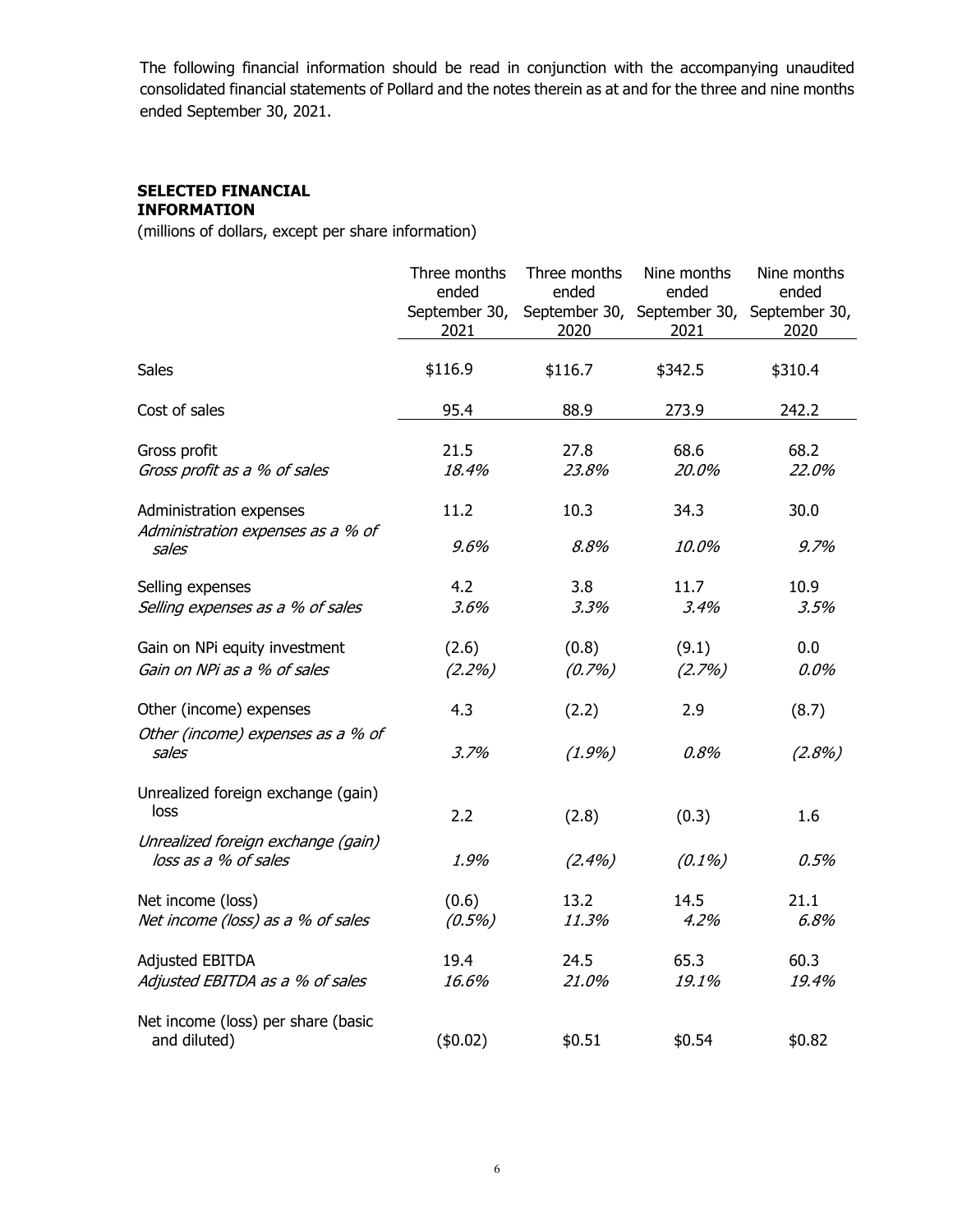|                                      | September 30, December 31, |         |  |
|--------------------------------------|----------------------------|---------|--|
|                                      | 2021                       | 2020    |  |
|                                      |                            |         |  |
| <b>Total Assets</b>                  | \$462.0                    | \$404.6 |  |
| <b>Total Non-Current Liabilities</b> | \$161.5                    | \$191.3 |  |

#### **RECONCILIATION OF NET INCOME TO ADJUSTED EBITDA**

(millions of dollars)

|                                         | Three months<br>ended<br>September 30,<br>2021 | Three months<br>ended<br>September 30,<br>2020 | Nine months<br>ended<br>September 30,<br>2021 | Nine months<br>ended<br>September 30,<br>2020 |
|-----------------------------------------|------------------------------------------------|------------------------------------------------|-----------------------------------------------|-----------------------------------------------|
|                                         |                                                |                                                |                                               |                                               |
| Net income (loss)                       | (\$0.6)                                        | \$13.2                                         | \$14.5                                        | \$21.1                                        |
| Adjustments:                            |                                                |                                                |                                               |                                               |
| Amortization and depreciation           | 9.6                                            | 8.3                                            | 28.8                                          | 23.7                                          |
| Interest                                | 1.2                                            | 1.0                                            | 3.4                                           | 3.9                                           |
| Income taxes                            | 2.1                                            | 4.3                                            | 9.4                                           | 8.7                                           |
| <b>EBITDA</b>                           | \$12.3                                         | \$26.8                                         | \$56.1                                        | \$57.4                                        |
| Unrealized foreign exchange (gain) loss | 2.2                                            | (2.8)                                          | (0.3)                                         | 1.6                                           |
| Acquisition costs                       | 0.0                                            | 0.5                                            | 1.0                                           | 1.3                                           |
| Contingent consideration adjustment     | 4.9                                            | 0.0                                            | 6.0                                           | 0.0                                           |
| Litigation settlement cost              | 0.0                                            | 0.0                                            | 2.5                                           | 0.0                                           |
| <b>Adjusted EBITDA</b>                  | \$19.4                                         | \$24.5                                         | \$65.3                                        | \$60.3                                        |
| Lotteries and charitable gaming         | \$13.7                                         | \$21.9                                         | \$52.0                                        | \$56.0                                        |
| Diamond Game and Compliant              | 5.7                                            | 2.6                                            | 13.3                                          | 4.3                                           |
| <b>Adjusted EBITDA</b>                  | \$19.4                                         | \$24.5                                         | \$65.3                                        | \$60.3                                        |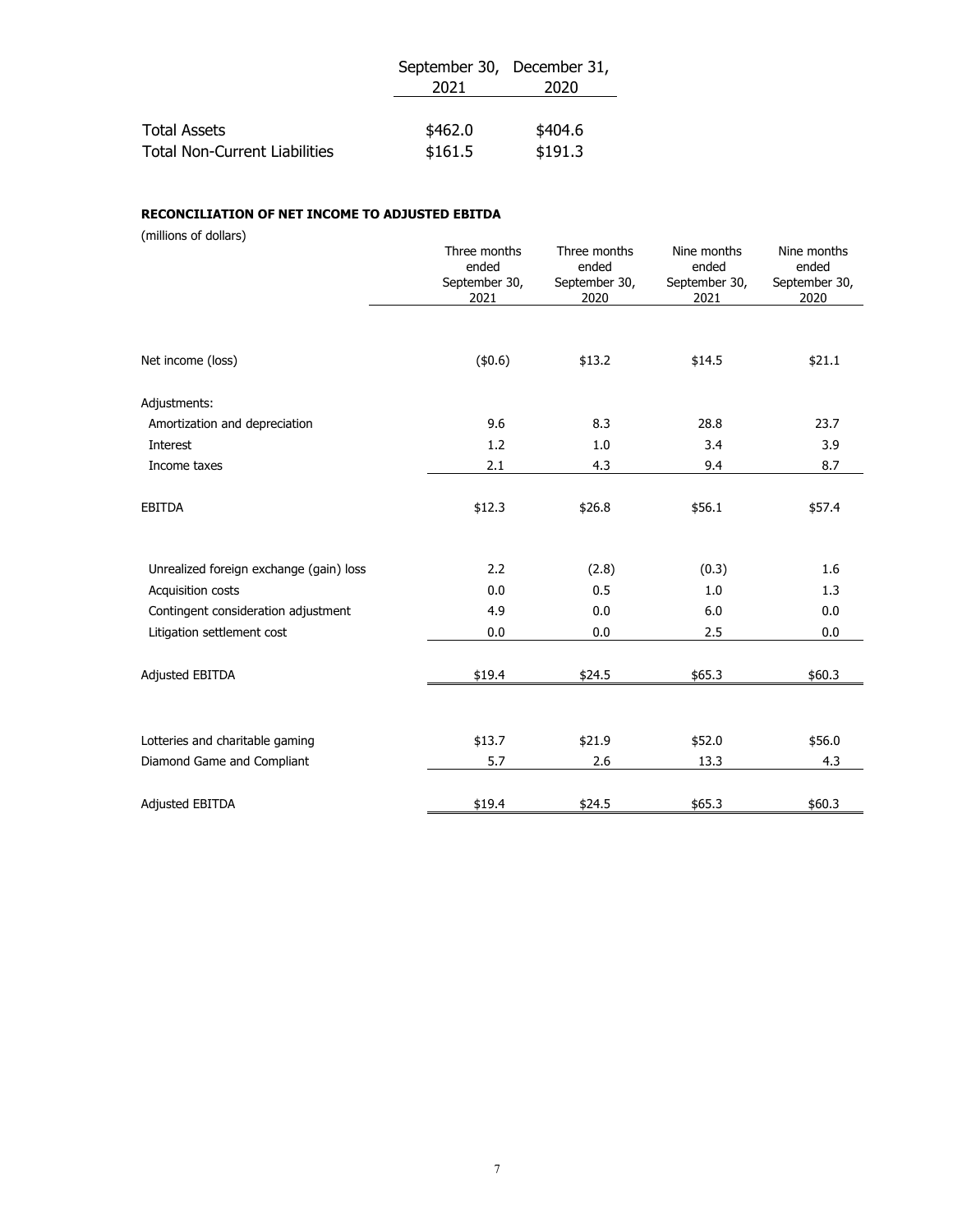#### **REVIEW OF OPERATIONS**

Financial and operating information has been derived from, and should be read in conjunction with, the unaudited consolidated financial statements of Pollard and the selected financial information disclosed in this MD&A.



## **ANALYSIS OF RESULTS FOR THE THREE MONTHS ENDED SEPTEMBER 30, 2021**

During the three months ended September 30, 2021, Pollard achieved sales of \$116.9 million, compared to \$116.7 million in the three months ended September 30, 2020. Factors impacting the \$0.2 million sales increase were:

Higher charitable gaming volumes increased sales by \$2.0 million in the third quarter of 2021, as compared to the third quarter of 2020, as sales of pull-tab tickets maintained the strong, record high volumes achieved in the second quarter of 2021, due to strong demand. eGaming systems revenue increased \$2.9 million as compared to 2020 predominately as a result of the acquisition of Compliant and the impact of the Ontario market re-opening bingo halls. In addition, the higher average selling price of charitable games in 2021 further increased sales by \$0.7 million.

Higher sales of ancillary lottery products and services increased revenue in the third quarter of 2021 by \$4.3 million. This increase was primarily from increased sales of retail merchandising products and the addition of NGL. As well, higher instant ticket sales volumes increased sales by a further \$3.7 million in the quarter. Partially offsetting these increases was the lower instant ticket average selling price, which reduced sales by \$4.5 million, due primarily to the customer sales mix and slightly lower proprietary product sales due to the timing of some games being pushed into the fourth quarter.

Lower sales from Michigan iLottery decreased revenue in the third quarter of 2021 by \$3.2 million excluding the negative impact of foreign exchange rates of \$0.4 million, as compared to 2020 when Michigan iLottery sales reached near record quarterly levels.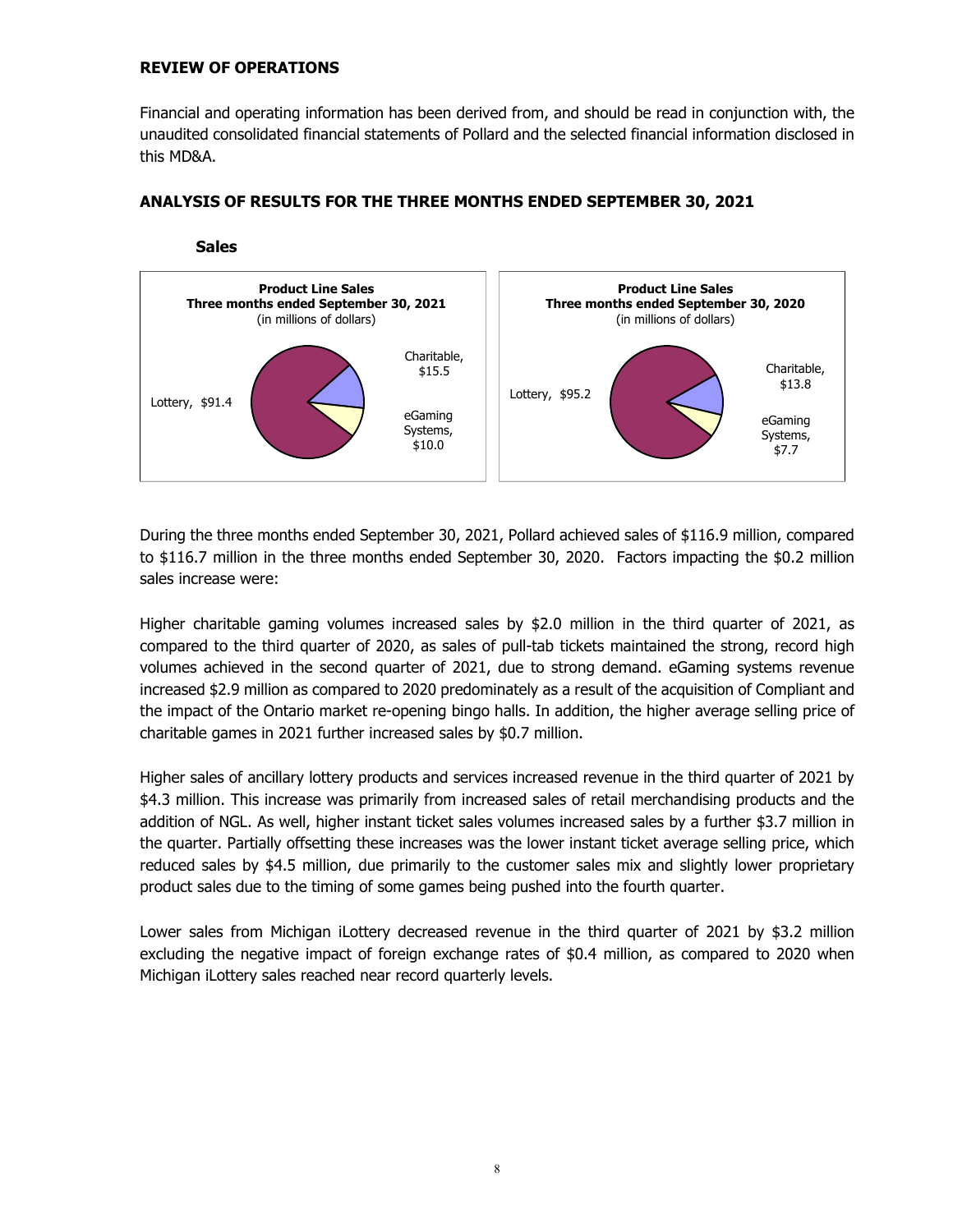

During the three months ended September 30, 2021, Pollard generated approximately 68.3% (2020 – 73.9%) of its revenue in U.S. dollars including a portion of international sales which are priced in U.S. dollars. During the third quarter of 2021 the actual U.S. dollar value was converted to Canadian dollars at \$1.250, compared to a rate of \$1.331 during the third quarter of 2020. This 6.1% decrease in the U.S. dollar value resulted in an approximate decrease of \$5.2 million in revenue relative to the third quarter of 2020. In addition, during the quarter the value of the Canadian dollar strengthened against the Euro resulting in an approximate decrease of \$0.5 million in revenue relative to the third quarter of 2020.

## **Cost of sales and gross profit**

Cost of sales was \$95.4 million in the third quarter of 2021 compared to \$88.9 million in the third quarter of 2020. The increase of \$6.5 million was primarily a result of the addition of NGL. In addition, higher sales of retail merchandising products, and some instant ticket production inefficiencies, further added to the increase in cost of sales in 2021. Partially offsetting these increases was the impact of lower exchange rates on U.S. dollar denominated expenses in the third quarter of 2021 which decreased cost of sales.

Gross profit was \$21.5 million (18.4% of sales) in the third quarter of 2021 compared to \$27.8 million (23.8% of sales) in the third quarter of 2020. The gross profit in the third quarter 2020 was at a record high due, in part, to a significant licensed product sale, higher average instant ticket selling price and higher Michigan iLottery sales. This decrease in gross profit was primarily due to reduced gross profit on instant tickets sales, as a result of an unfavorable customer mix, resulting in lower average selling prices, and production inefficiencies. A further decrease in gross profit was as a result of lower Michigan iLottery sales and the addition of NGL. These decreases were partially offset by the increases in gross profit from higher charitable and eGaming systems sales. The lower gross profit percentage was due to the reduction in Michigan iLottery sales, lower licensed product sales and the mix of instant ticket sales, as well as the inclusion of NGL having a negative impact on our overall margin percentage.

#### **Administration expenses**

Administration expenses increased to \$11.2 million in the third quarter of 2021 from \$10.3 million in the third quarter of 2020. The increase of \$0.9 million was a result of the additions of NGL, in addition to increased compensation to support Pollard's growth strategies. Partially offsetting these increases was a reduction in professional fees, including acquisition costs, in 2021.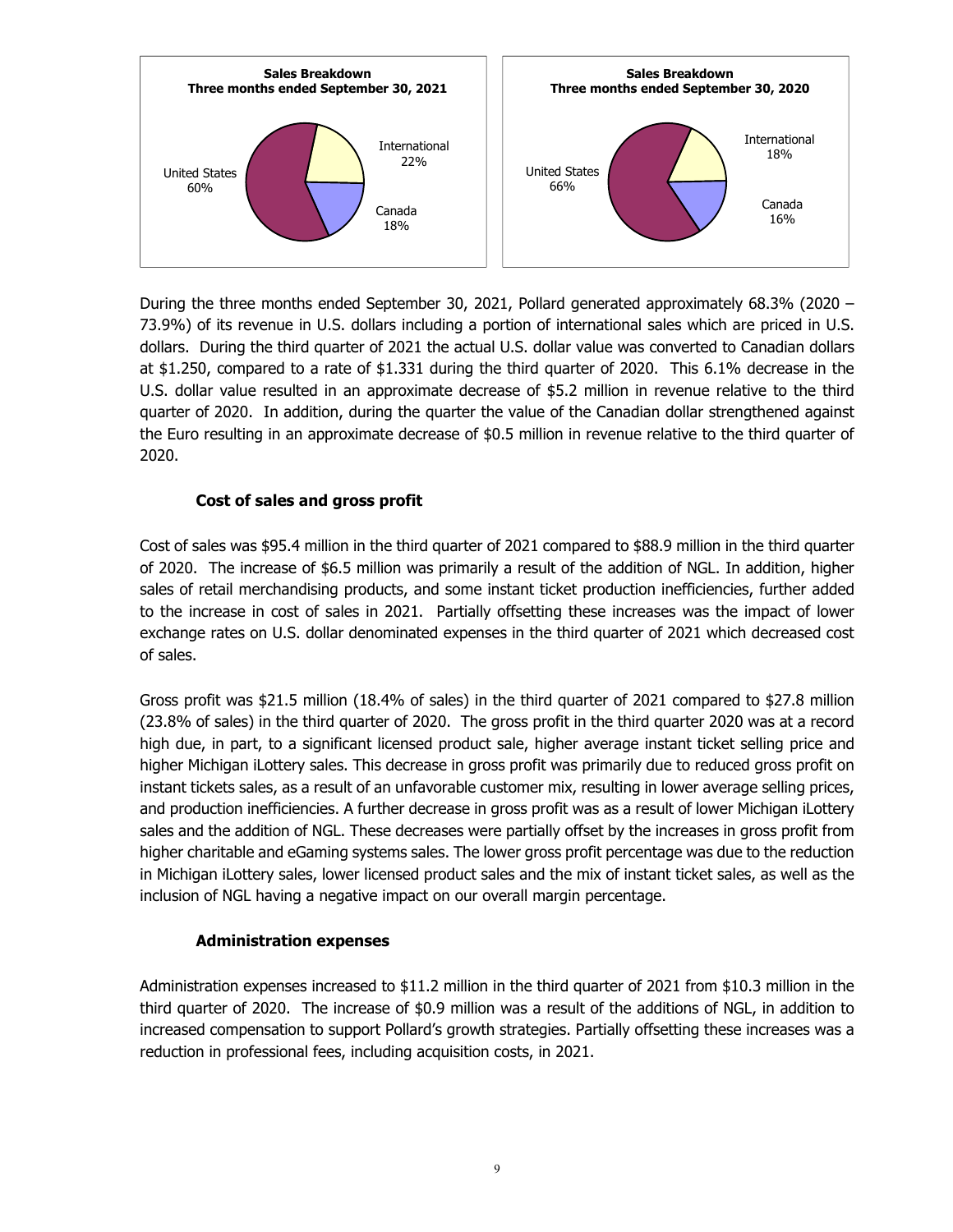#### **Selling expenses**

Selling expenses increased to \$4.2 million in the third quarter of 2021 from \$3.8 million in the third quarter of 2020 primarily due to the addition of NGL.

# **Gain on equity investment**

Pollard's share of income from its 50% owned iLottery joint venture, NeoPollard Interactive LLC ("NPi"), increased to \$2.6 million in the third quarter of 2021 from \$0.8 in the third quarter of 2020. This \$1.8 million increase was primarily due to the increase in revenue in 2021, as compared to 2020. Contracts held by NPi experienced organic growth, in addition to the added sales increase from the launch of the Alberta Gaming, Liquor & Cannabis ("AGLC") iLottery platform, which went live with a select product launch on September 30, 2020.

# **Other (income) expenses**

Other expenses were \$4.3 million in the third quarter of 2021 compared to other income of \$2.2 million in the third quarter of 2020. This change of \$6.5 million was primarily due to the contingent consideration accrual adjustment, as part of our Compliant acquisition, which increased other expenses by \$4.9 million, as well as the reduction in Canada emergency wage subsidy ("CEWS") recognized in the third quarter of 2021, as compared to 2020, of \$1.4 million.

# **Foreign exchange**

The net foreign exchange loss was \$1.7 million in the third quarter of 2021 compared to a net gain of \$1.8 million in the third quarter of 2020. The 2021 net foreign exchange loss of \$1.7 million consisted of a \$2.2 million unrealized foreign exchange loss, comprised predominately of an unrealized loss on U.S. dollar denominated liabilities, due to the weakening of the Canadian dollar at the end of the quarter, which was partially offset by an unrealized gain on U.S. dollar denominated cash and receivables. Partially offsetting the unrealized loss was a realized gain of \$0.5 million as a result of foreign currency denominated account receivables collected being converted into Canadian dollars at favorable foreign exchange rates.

The 2020 net foreign exchange gain of \$1.8 million consisted of a \$2.8 million unrealized foreign exchange gain, comprised predominately of an unrealized gain on U.S. dollar denominated liabilities, due to the strengthening of the Canadian dollar at the end of the quarter, which was partially offset by an unrealized loss on U.S. dollar denominated cash and receivables. Partially offsetting the unrealized gain was a realized loss of \$1.0 million as a result of foreign currency denominated account receivables collected being converted into Canadian dollars at unfavorable foreign exchange rates.

# **Adjusted EBITDA**

Adjusted EBITDA decreased to \$19.4 million in the third quarter of 2021 compared to \$24.5 million in the third quarter of 2020. The primary reasons for the \$5.1 million decrease were the decrease in gross profit of \$5.0 million (net of amortization and depreciation), higher administration expenses (net of acquisition costs) of \$1.4 million, an increase in selling expenses of \$0.4 million and a decrease in other income of \$1.4 million of lower CEWS support in 2021. These decreases were partially offset by the increase in our share of income from our 50% owned iLottery joint venture, NPi, of \$1.8 million and the increase in the realized foreign exchange gain of \$1.5 million.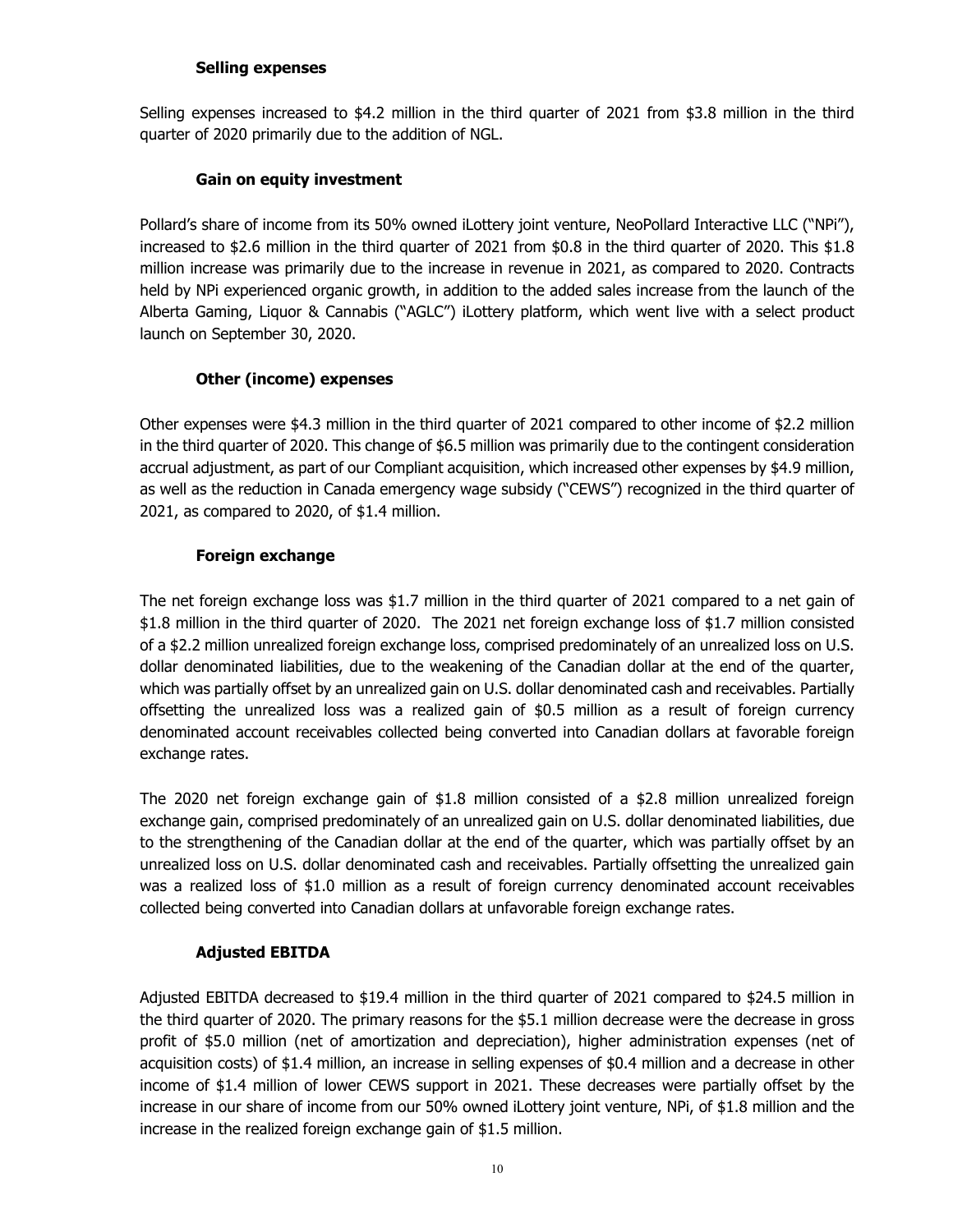#### **Interest expense**

Interest expense increased to \$1.2 million in the third quarter of 2021 from \$1.0 million in the third quarter of 2020 primarily as a result of the interest accretion on the discounted contingent consideration, related to the Compliant purchase, in 2021.

# **Amortization and depreciation**

Amortization and depreciation, including amortization of intangible assets and depreciation of property and equipment, totaled \$9.6 million during the third quarter of 2021 which increased from \$8.3 million during the third quarter of 2020. The increase of \$1.3 million was primarily as a result of the addition of Compliant and NGL, including the amortization and depreciation relating to the identifiable assets acquired, including intangible assets and property, plant and equipment.

#### **Income taxes**

Income tax expense was \$2.1 million in the third quarter of 2021, which was higher than the expense expected based on Pollard's domestic rate of 27.0%. This increased expense was due primarily to the tax effect of unrecognized non-capital losses and non-deductible expenses.

Income tax expense was \$4.3 million in the third quarter of 2020, an effective rate of 24.7%, lower than our domestic rate of 27.0% due primarily to the effect of foreign exchange and lower tax rates in foreign jurisdictions.

# **Net income (loss)**

Net loss was \$0.6 million in the third quarter of 2021 compared to net income of \$13.2 million in the third quarter of 2020. The primary reasons for the change of \$13.8 million were the increase in other expenses of \$6.5 million, primarily due to the inclusion of \$4.9 million contingent consideration adjustment, a decrease in gross profit of \$6.3 million, the increase in the net foreign exchange loss of \$3.5 million, the increase in administration expenses of \$0.9 million and the increase in selling expense of \$0.4 million. These losses were partially offset by the increase in our share of income from our joint venture, NPi, of \$2.8 million and a decrease in income taxes of \$2.2 million.

Net loss per share (basic and diluted) was \$0.02 per share in the third quarter of 2021 as compared to net income per share of \$0.51 per share in the third quarter of 2020.

# **ANALYSIS OF RESULTS FOR THE NINE MONTHS ENDED SEPTEMBER 30, 2021**



# **Sales**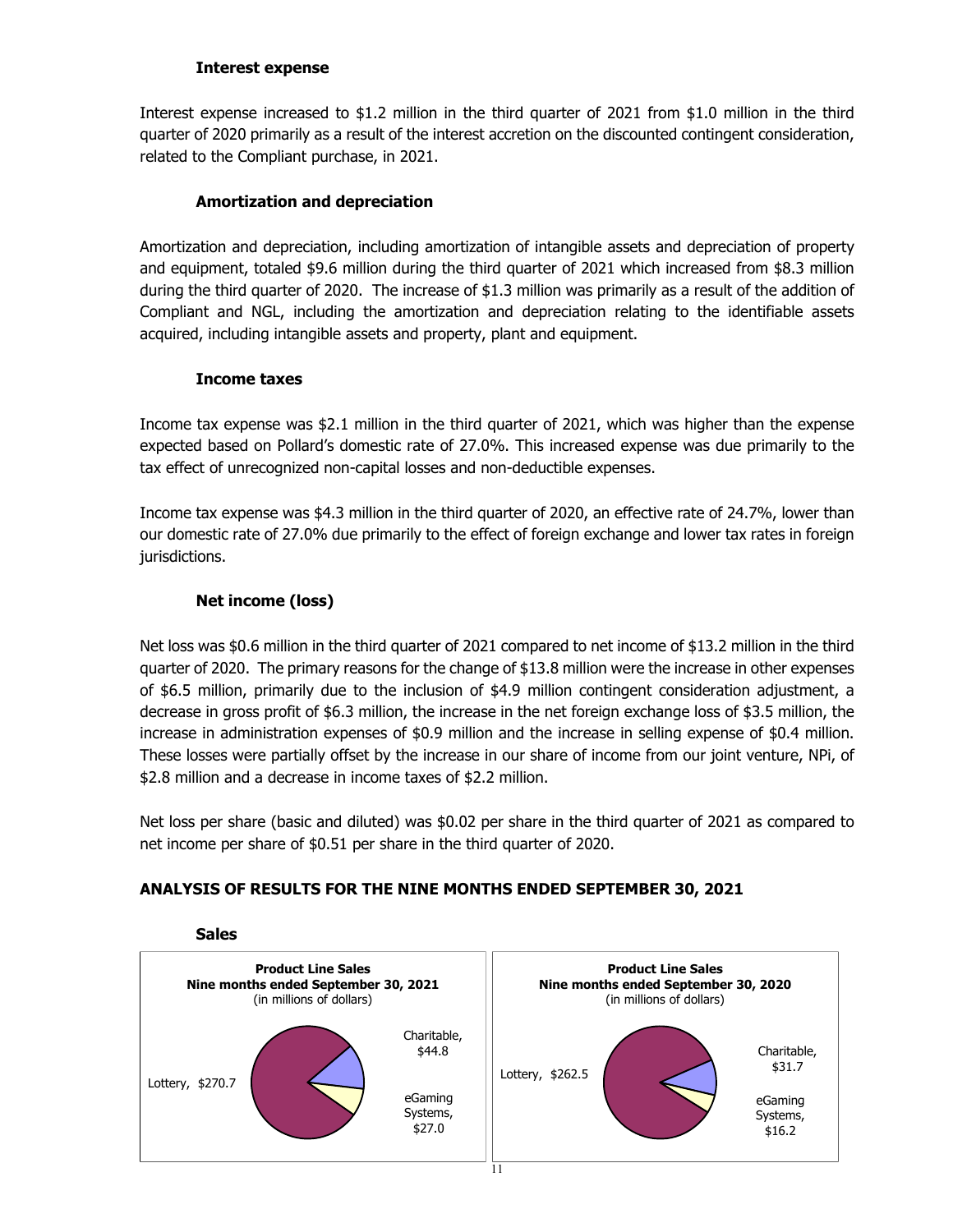During the nine months ended September 30, 2021, Pollard achieved sales of \$342.5 million, compared to \$310.4 million in the nine months ended September 30, 2020. Factors impacting the \$32.1 million sales increase were:

For the majority of the first nine months of 2021, most retail establishments where our charitable gaming products are sold were open, and sales of pull-tab tickets have reached record highs. The growth in charitable gaming volumes increased sales by \$15.7 million in the first nine months of 2021, as compared to 2020 when many retail establishments were closed for periods of time in response to the onset of COVID-19. eGaming systems revenue increased \$12.6 million as compared to 2020 as a result of the acquisition of Compliant and having more retail establishments open in 2021 including the re-opening of bingo halls in Ontario in the third quarter. In addition, the higher average selling price of charitable games in 2021 further increased sales by \$0.8 million.

Higher sales of ancillary lottery products and services increased revenue by \$13.6 million in the first nine months of 2021. This growth was primarily as a result of the addition of NGL and increased sales of digital and loyalty products in 2021. In addition, an increase in retail merchandising product sales also contributed to the higher sales. Higher instant ticket sales volumes increased sales by \$11.0 million in 2021. Partially offsetting these increases was a slight decrease in the instant ticket average selling price which reduced sales by \$1.1 million as compared to 2020, primarily due to a less favourable customer sales mix.

Lower sales from Michigan iLottery decreased revenue in the first nine months of 2021 by \$2.3 million, excluding the negative impact of foreign exchange rates of \$1.6 million, as compared to 2020, when Michigan iLottery sales were at record quarterly highs in the second and third quarters, after the start of the pandemic.



During the nine months ended September 30, 2021, Pollard generated approximately 69.2% (2020 – 71.7%) of its revenue in U.S. dollars including a portion of international sales which are priced in U.S. dollars. During the first nine months of 2021 the actual U.S. dollar value was converted to Canadian dollars at \$1.251, compared to a rate of \$1.344 the first nine months of 2020. This 7.0% decrease in the U.S. dollar value resulted in an approximate decrease of \$17.7 million in revenue relative to the first nine months of 2020. In addition, during the first nine months of 2021, the value of the Canadian dollar strengthened against the Euro resulting in an approximate decrease of \$0.5 million in revenue relative to the first nine months of 2020.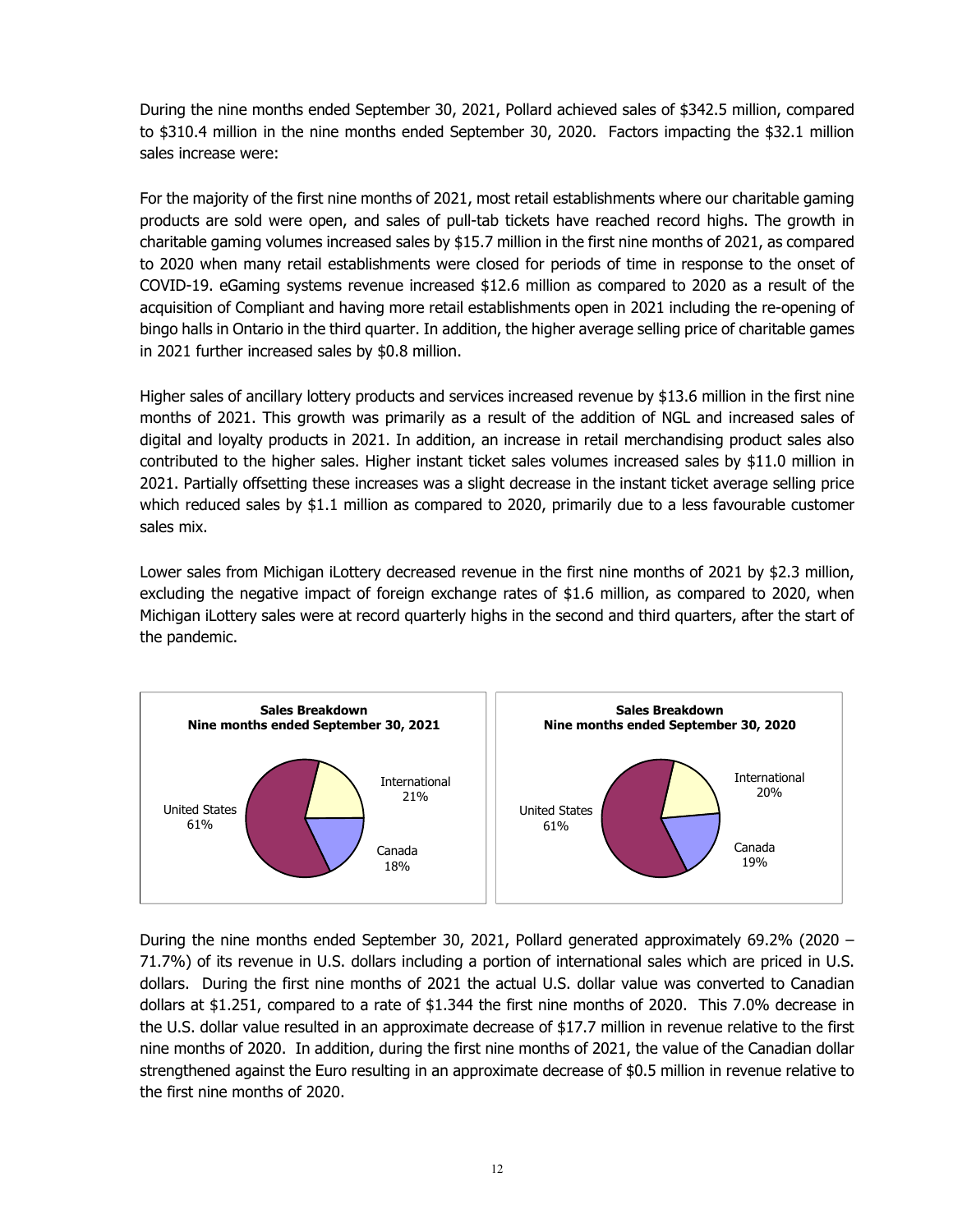# **Cost of sales and gross profit**

Cost of sales was \$273.9 million in the nine months ended September 30, 2021, compared to \$242.2 million in the nine months ended September 30, 2020. The increase of \$31.7 million was primarily a result of the increase in charitable gaming sales volumes, as compared to 2020, and the addition of NGL. In addition, the higher sales of ancillary lottery products and services, and instant tickets, as well as some instant ticket production inefficiencies, further added to the increase in cost of sales in 2021. Partially offsetting these increases was the impact of lower exchange rates on U.S. dollar denominated expenses in 2021 which decreased cost of sales.

Gross profit was \$68.6 million (20.0% of sales) in the nine months ended September 30, 2021, similar to \$68.2 million (22.0% of sales) in the nine months ended September 30, 2020. This increase in gross profit was primarily the result of the significant increase in charitable and eGaming sales, including the addition of Compliant, in the first nine months of 2021. In addition, an increase in merchandising product sales further increased gross profit in the first nine months of 2021. These increases were mostly offset by the decrease in Michigan iLottery gross profit, lower margin from licensed product sales and the addition of NGL. The lower gross profit percentage was due to the reduction in Michigan iLottery sales and the mix of instant ticket sales, as well as the inclusion of NGL having a negative impact on our overall margin percentage.

#### **Administration expenses**

Administration expenses increased to \$34.3 million in the first nine months of 2021 from \$30.0 million in the first nine months of 2020. The increase of \$4.3 million was a result of the addition of NGL, in addition to increased compensation expenses, including higher incentive costs, to support Pollard's growth strategies. Partially offsetting these increases was a reduction in professional fees, including acquisition costs, in 2021.

# **Selling expenses**

Selling expenses increased to \$11.7 million in the first nine months of 2021 from \$10.9 million in the first nine months of 2020 primarily due to higher compensation costs and the addition of NGL. These increases were partially offset by the reduction in travel related costs due to COVID-19.

# **Gain on equity investment**

Pollard's share of income from NPi increased to \$9.1 million in the first nine months of 2021 from \$nil in 2020. This \$9.1 million increase was primarily due to the increase in revenue in 2021. Contracts held by NPi experienced organic growth, in addition to the added sales increase from the Virginia Lottery operation which added e-Instants on July 1, 2020. As well, NPi's contract with AGLC went live with a select product launch on September 30, 2020. Additionally, the unusual simultaneous significant jackpot runs for POWERBALL<sup>®</sup> and Mega Millions<sup>®</sup> which were won in the latter half of January 2021, further added to the increase in sales in early 2021.

# **Other (income) expenses**

Other expenses were \$2.9 million in the first nine months of 2021 compared to \$8.7 million of other income in the nine months ended September 30, 2020. The change of \$11.6 million was due, in part, to the contingent consideration accrual adjustment, as part of our Compliant acquisition, which decreased other income by \$6.0 million. Further reducing other income in 2021, Pollard entered into an agreement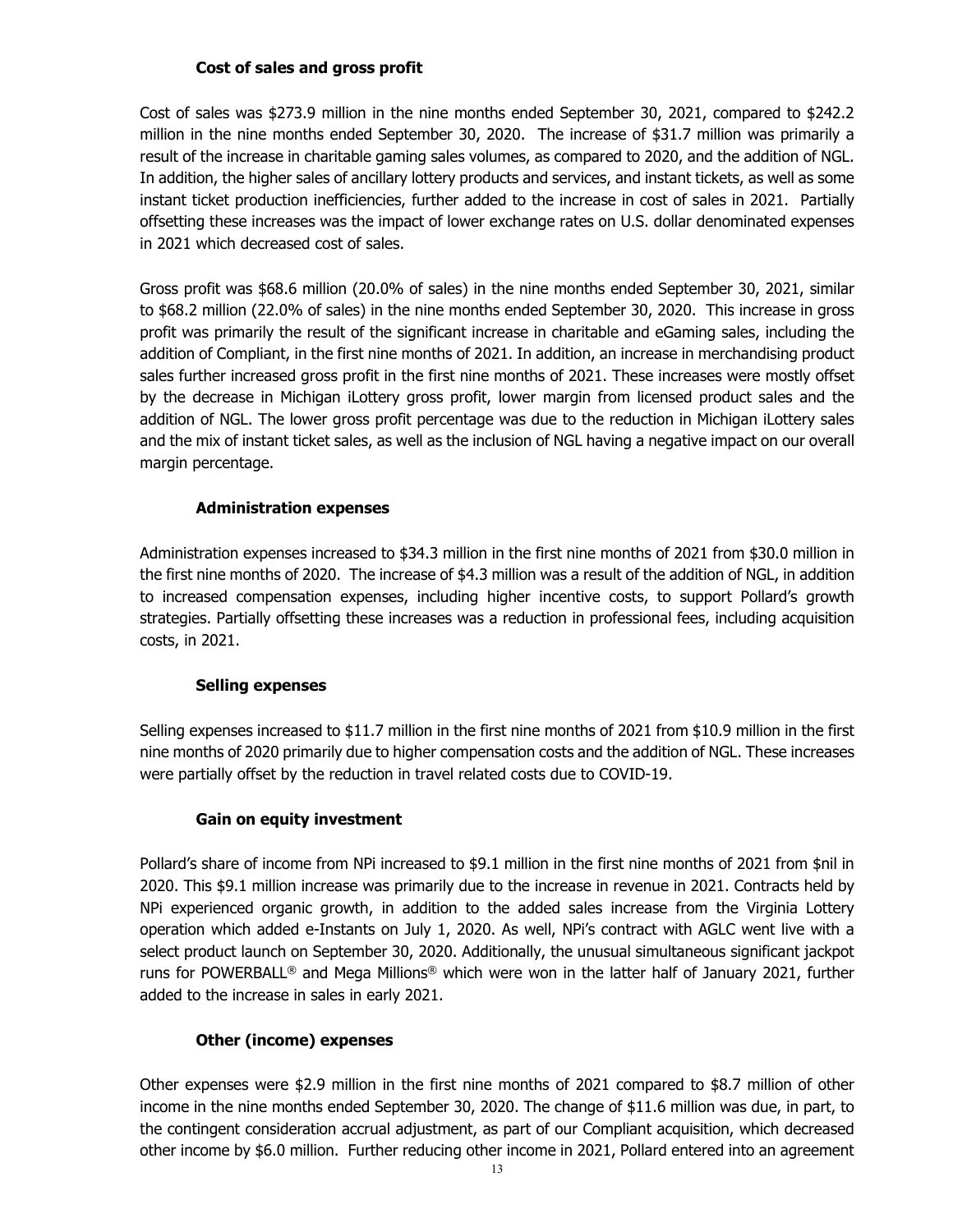for a one-time payment of \$2.5 million to settle all aspects of certain litigation regarding a patent dispute relating to our instant ticket production. . In addition, the elimination of the EBITDA support agreement of \$1.0 million, which expired on June 30, 2020, and the \$1.7 million reduction in CEWS recognized in the first nine months of 2021 as compared to 2020, further reduced other income.

# **Foreign exchange**

The net foreign exchange loss was \$1.5 million in the first nine months of 2021 compared to net foreign exchange loss of \$2.3 million in the first nine months of 2020. The 2021 net foreign exchange loss of \$1.5 million consisted of \$1.8 million realized foreign exchange loss predominately a result of foreign currency denominated currencies and account receivables collected in the first nine months of 2021 being converted into Canadian dollars at unfavorable foreign exchange rates. Offsetting the realized foreign exchange loss was an unrealized foreign exchange gain of \$0.3 million, comprised predominately of an unrealized gain on U.S. denominated liabilities, due to the strengthening of the Canadian dollar, which was partially offset by an unrealized loss on U.S. denominated receivables.

The 2020 net foreign exchange loss of \$2.3 million consisted of a net unrealized foreign exchange loss of \$1.6 million, comprised predominately of an unrealized loss on U.S. denominated liabilities, due to the weakening of the Canadian dollar, which was partially offset by an unrealized gain on U.S. denominated receivables. Also included in the net foreign exchange loss was a \$0.7 million realized foreign exchange loss predominately a result of foreign currency denominated currencies and account receivables collected in the first nine months of 2020 being converted into Canadian dollars at unfavorable foreign exchange rates.

# **Adjusted EBITDA**

Adjusted EBITDA increased to \$65.3 million in the first nine months of 2021 compared to \$60.3 million in the first nine months of 2020. The primary reasons for the increase of \$5.0 million were the increase in our share of income from our joint venture, NPi, of \$9.1 million in the nine months of 2021 and the increase in gross profit (net of amortization and depreciation) of \$5.5 million. Partially offsetting these increases were the higher administration expenses (net of acquisition costs) of \$4.6 million, an increase in realized foreign exchange loss of \$1.1 million, the decrease in other income (net of contingent consideration and legal settlement) of \$3.1 million and an increase in selling expenses of \$0.8 million.

# **Interest expense**

Interest expense decreased to \$3.4 million in the first nine months of 2021 from \$3.9 million in the first nine months of 2020 primarily as a result of the lower interest rates, partially offset by an increase in average long-term debt in 2021 and the interest accretion on the discounted contingent consideration, related to the Compliant purchase, in 2021.

# **Amortization and depreciation**

Amortization and depreciation, including amortization of intangible assets and depreciation of property and equipment, totaled \$28.8 million during the first nine months of 2021 which increased from \$23.7 million during the first nine months of 2020. The increase of \$5.1 million was primarily as a result of the addition of Compliant and NGL, including the amortization and depreciation relating to the identifiable assets acquired, including intangible assets and property, plant and equipment.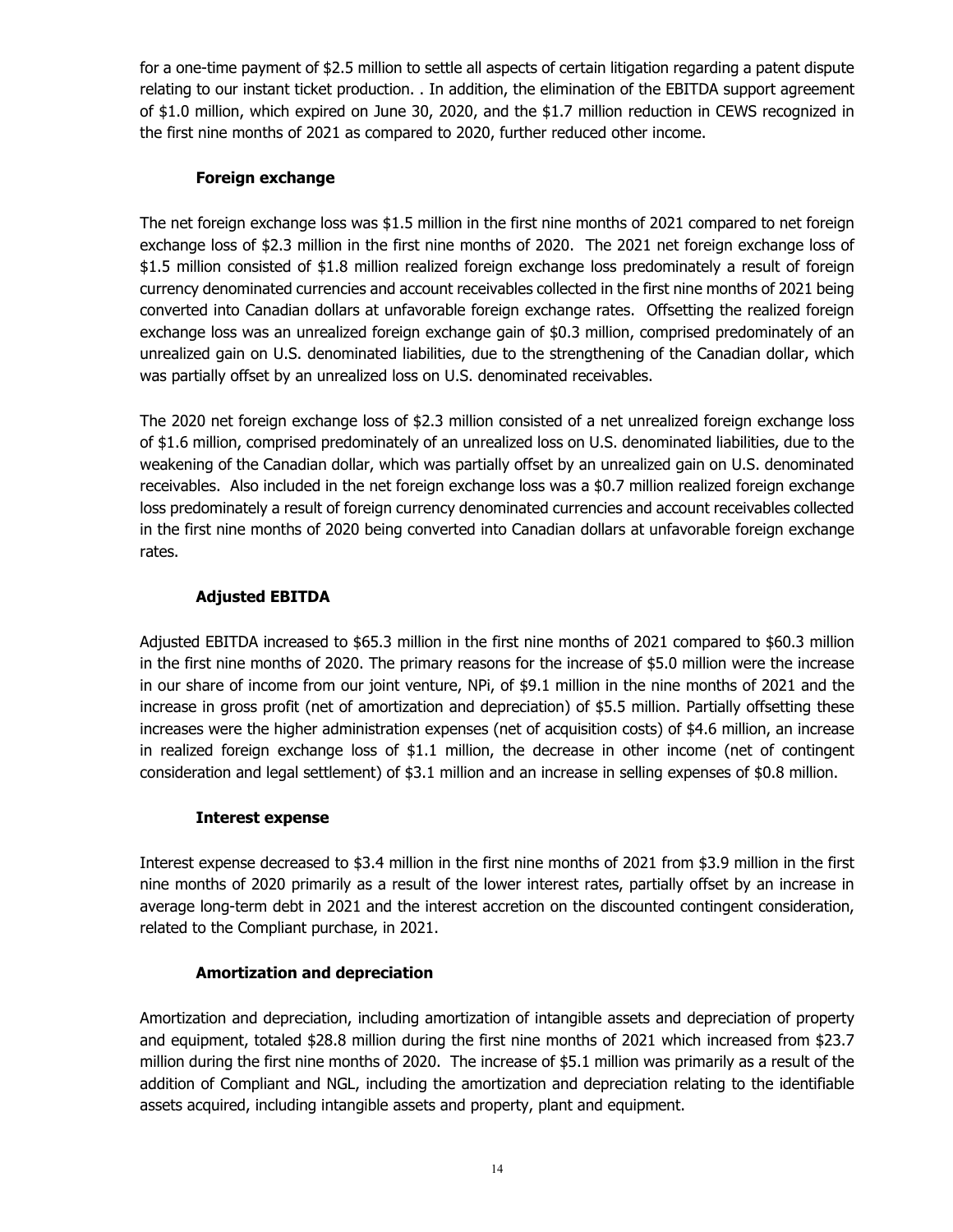## **Income taxes**

Income tax expense was \$9.4 million in the first nine months of 2021, an effective rate of 39.2%, higher than our domestic rate of 27.0% due primarily to the tax effect of unrecognized non-capital losses and non-deductible expenses. Partially offsetting these increases in effective rate were the lower federal income tax rates in the United States.

Income tax expense was \$8.7 million in the first nine months of 2020, an effective rate of 29.2%, higher than our domestic rate of 27.0% due primarily to the impact of non-deductible expenses and the effect of foreign exchange, which were partially offset by the impact of lower foreign tax rates.

## **Net income**

Net income decreased to \$14.5 million in the first nine months of 2021 from \$21.1 million in the first nine months of 2020. The reason for the decrease in net income of \$6.6 million was the increase in other expenses of \$11.6 million, including the contingent consideration expense of \$6.0 million, the increase in administration expenses of \$4.3 million, higher selling costs of \$0.8 million and the increase in income tax expense of \$0.7 million. These decreases in net income were partially offset by the increased share of income from our 50% owned iLottery joint venture, NPi, of \$9.1 million, the increase in gross profit of \$0.4 million, the reduced interest expense of \$0.5 million and the decrease in the net foreign exchange loss of \$0.8 million.

Net income per share (basic and diluted) decreased to \$0.54 per share in the nine months ending September 30, 2021, from \$0.82 in the nine months ending September 30, 2020.

# **iLottery**

Pollard and its iLottery partner, Neogames S.A. ("Neogames"), provide iLottery services to the North American Lottery market. In 2013, Pollard was awarded an iLottery contract from the Michigan Lottery. As a result, Pollard entered into a contract with Neogames to provide its technology in return for a 50% financial interest in the operation. Under IFRS, Pollard recognizes its 50% share in the Michigan Lottery contract in its consolidated statements of income in sales and cost of sales.

In 2014 Pollard, in conjunction with Neogames, established NeoPollard Interactive LLC ("NPi"). All iLottery related customer contracts, excluding the Michigan Lottery iLottery contract, have been awarded to NPi. Under IFRS, Pollard accounts for its investment in its joint venture, NPi, as an equity investment. Under the equity method of accounting, Pollard recognizes its share of the income and expenses of NPi separately as (gain) loss on equity investment.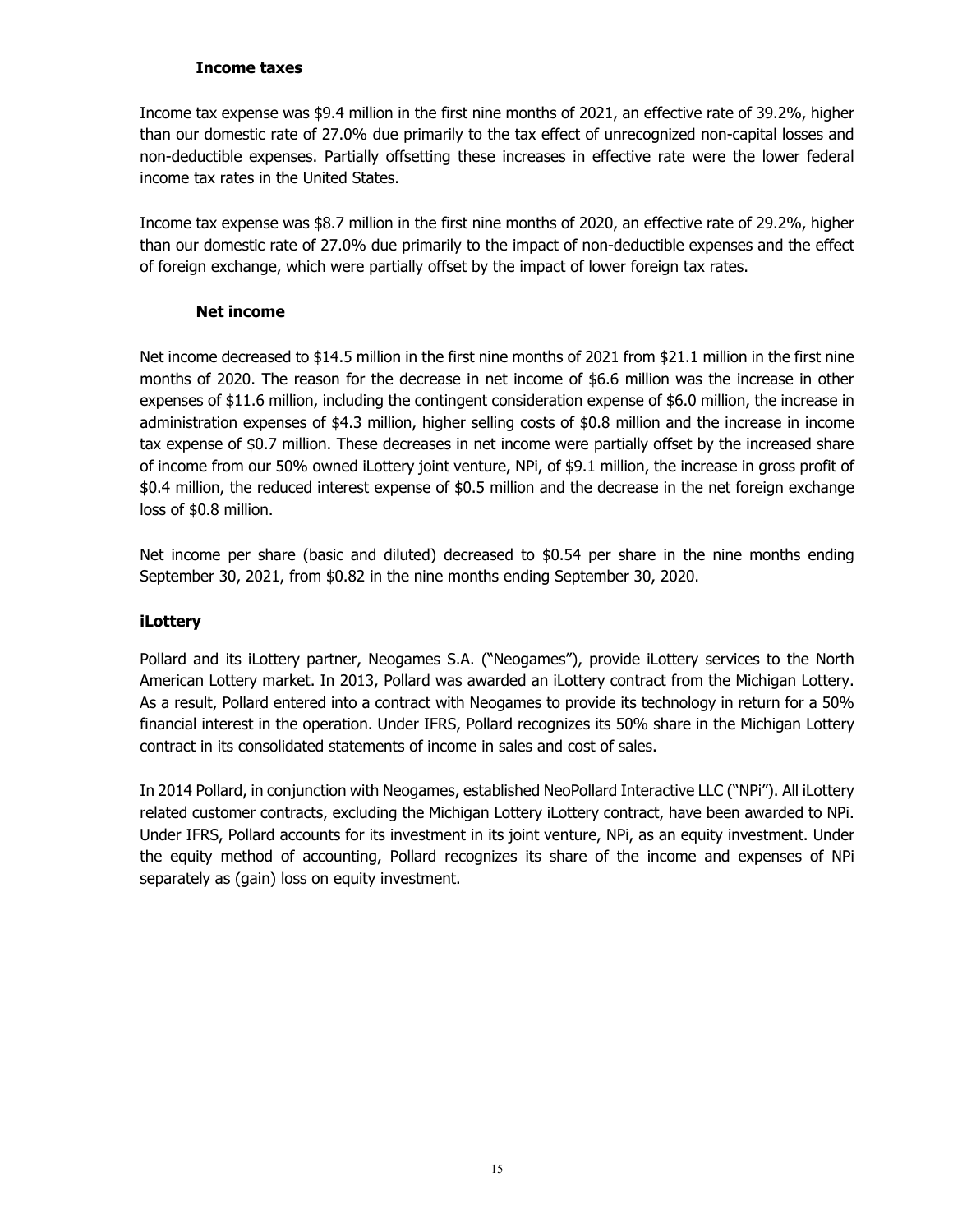| SELECT ILOTTERY RELATED FINANCIAL INFORMATION       |                        |                        |                        |              |                        |                        |                |
|-----------------------------------------------------|------------------------|------------------------|------------------------|--------------|------------------------|------------------------|----------------|
| (millions of dollars)                               | Q <sub>3</sub><br>2021 | Q <sub>2</sub><br>2021 | Q <sub>1</sub><br>2021 | Q4<br>2020   | Q <sub>3</sub><br>2020 | Q <sub>2</sub><br>2020 | Q1<br>2020     |
| Sales - Pollard's share                             |                        |                        |                        |              |                        |                        |                |
| Michigan iLottery<br>NPi                            | \$5.9<br>9.8           | \$6.8\$<br>9.9         | \$8.4<br>9.9           | \$8.6<br>6.1 | \$9.5<br>3.1           | \$10.3<br>2.2          | \$5.1<br>1.2   |
| Combined iLottery sales                             | \$15.7                 | \$16.7                 | \$18.3                 | \$14.7       | \$12.6                 | \$12.5                 | \$6.3          |
| Income (loss) before income taxes - Pollard's share |                        |                        |                        |              |                        |                        |                |
| Michigan iLottery<br>NPi                            | \$2.0<br>2.6           | \$2.8<br>2.5           | \$4.0<br>4.0           | \$4.5<br>1.6 | \$5.4<br>0.8           | \$6.5<br>(0.3)         | \$2.1<br>(0.5) |
| Combined income before<br>income taxes - Pollard's  |                        |                        |                        |              |                        |                        |                |
| share                                               | \$4.6                  | \$5.3                  | \$8.0                  | \$6.1        | \$6.2                  | \$6.2                  | \$1.6          |

Beginning in the second quarter of 2020, with the onset of COVID-19, revenues from Pollard's contract with the Michigan Lottery increased substantially. Contracts held by NPi also experienced significant organic growth, in addition to the sales increase from the Virginia Lottery operation which added e-Instants on July 1, 2020. As well, NPi's contract with Alberta Gaming, Liquor & Cannabis ("AGLC"), went live with a limited product launch on September 30, 2020. The substantial jackpots for POWERBALL® and Mega Millions<sup>®</sup> awarded in the latter half of January 2021 further increased sales significantly in the fourth quarter of 2020 and the first quarter of 2021.

Sales from our Michigan iLottery operation declined in the third quarter of 2021 due to new pricing coming into effect with our four-year contract extension, starting at the beginning of 2021, the lower exchange rate on U.S. dollar denominated sales and increased online gaming competition. Income before income taxes from Michigan iLottery declined in the second quarter 2021, directly as a result of the decrease in sales.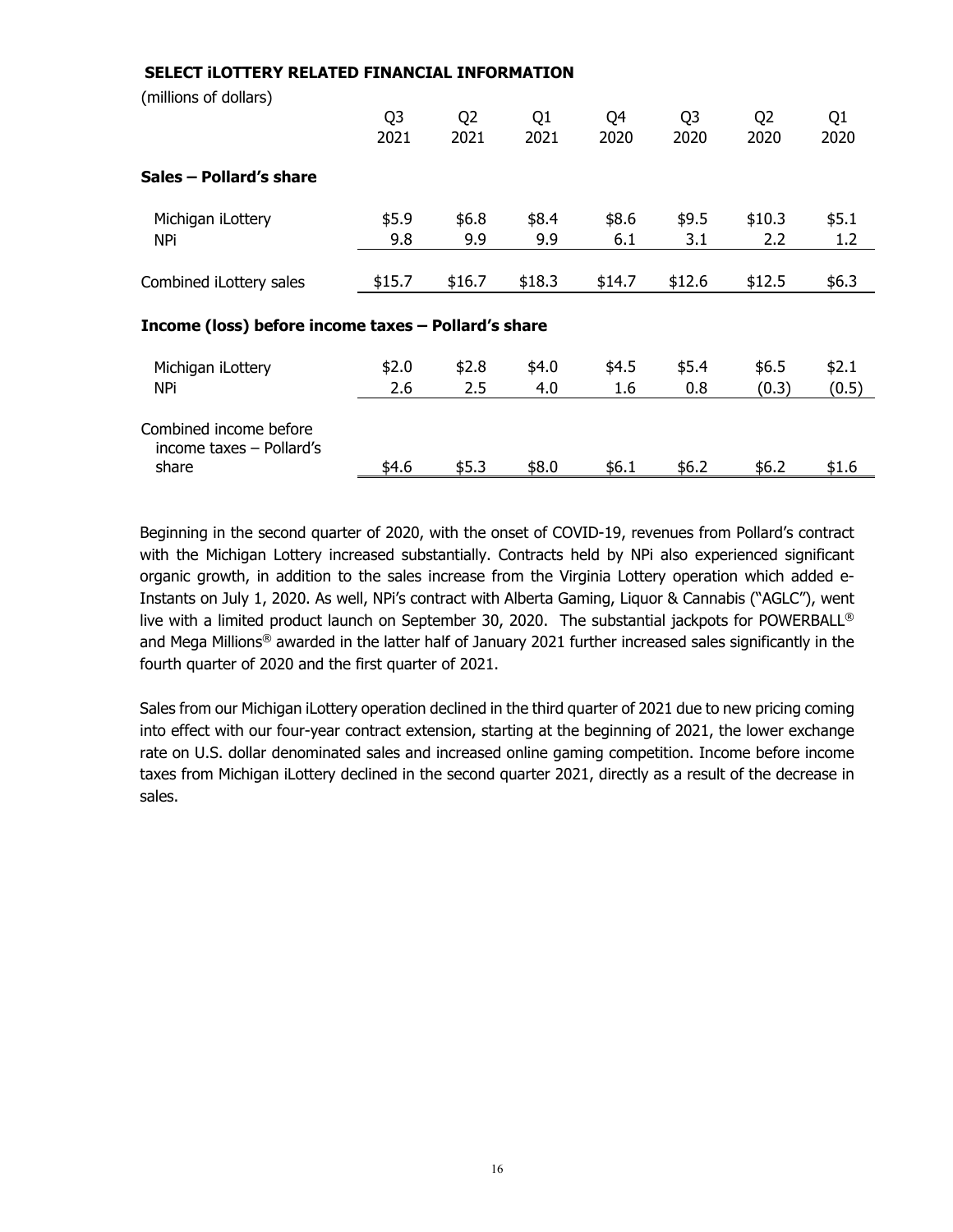## **Liquidity and Capital Resources**

#### Cash provided by operating activities

For the nine months ended September 30, 2021, cash flow provided by operating activities was \$53.3 million compared to cash flow provided by operating activities of \$58.2 million for the first nine months of 2020.

For the first nine months of 2021, changes in the non-cash working capital increased cash flow from operations due primarily to an increase in accounts payable and accrued liabilities, and a decrease in inventories. These increases in cash flow from operations were partially offset by an increase in accounts receivable. For the first nine months of 2020, changes in the non-cash working capital increased cash flow from operations due primarily to an increase in accounts payable and accrued liabilities, and a decrease in prepaid expenses and deposits. These increases in cash flow from operations were partially offset by an increase in inventories.

Net income before income taxes after non-cash adjustments in the first nine months of 2021 contributed \$60.2 million to the cash provided by operating activities compared to \$64.9 million in first nine months of 2020. Cash used for interest decreased to \$3.5 million in 2021 as compared to \$3.8 million in 2020. Cash used for pension plan contributions increased to \$5.9 million in 2021 as compared to \$5.6 million in 2020. Cash used for income tax payments increased to \$17.1 million in 2021 from \$4.0 million in 2020. Income tax payments in 2021 included the final installments for the 2020 tax year and initial installments for 2021.

#### Cash used for investing activities

In the nine months ended September 30, 2021, cash used for investing activities was \$54.3 million compared to cash used of \$36.9 million in the first nine months of 2020. In the nine months ended September 30, 2021, Pollard used \$40.7 million, net of cash acquired, to purchase NGL. In addition, Pollard used \$14.5 million on capital expenditures and \$8.4 million on additions to intangible assets. Partially offsetting these uses of cash was \$9.3 million Pollard received from our investment in our iLottery joint venture in the period.

In the nine months ended September 30, 2020, Pollard used \$17.4 million, net of cash acquired and debt assumed, to purchase mkodo. In addition, Pollard expended \$9.9 million on capital expenditures, \$4.9 million to purchase certain charitable gaming assets and \$4.8 million on additions to intangible assets.

#### Cash provided by financing activities

Cash provided by financing activities was \$10.1 million in the nine months ended September 30, 2021, compared to cash used for financing activities of \$17.9 million in the nine months ended September 30, 2020.

During the first nine months of 2021, Pollard received net proceeds from a share issuance of \$32.8 million. This receipt of cash was partially offset by \$15.0 million of long-term debt repayments, \$4.7 million of lease principal payments and \$3.2 million of dividends.

During the first nine months of 2020 Pollard used cash to repay \$11.0 million of long-term debt and pay \$3.8 million of lease principal payments and \$3.1 million of dividends.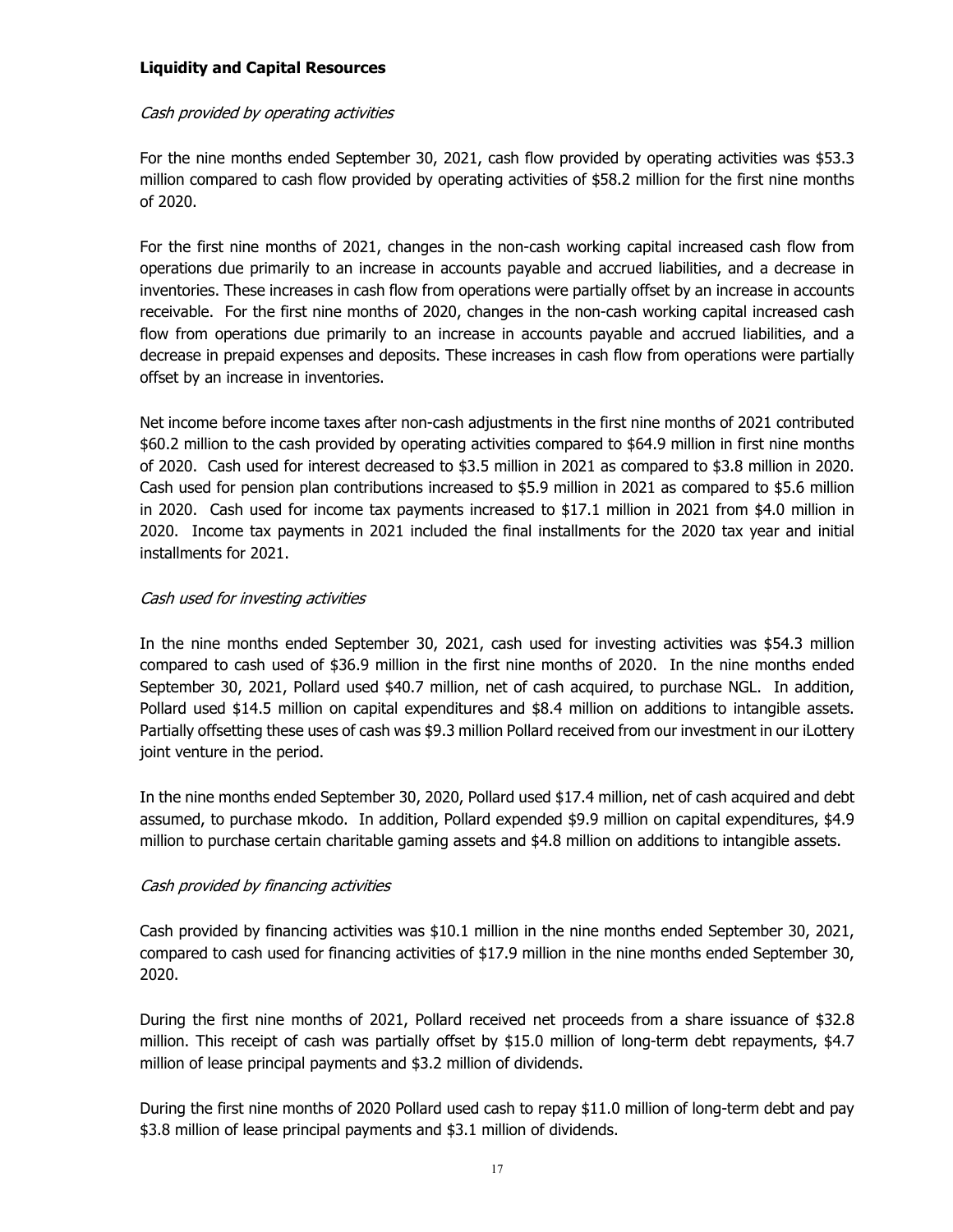As at September 30, 2021, Pollard had unused credit facility of \$91.7 million, in addition to \$10.3 million in available cash resources. These amounts, in addition to cash flow provided by operating activities, are available to be used for future working capital requirements, contractual obligations, capital expenditures, dividends and to assist in financing future acquisitions.

# **Quarterly Information**

(unaudited)

(millions of dollars, except per share information)

|                                        | Q <sub>3</sub><br>2021 | Q <sub>2</sub><br>2021 | Q <sub>1</sub><br>2021 | Q4<br>2020 | Q <sub>3</sub><br>2020 | Q <sub>2</sub><br>2020 | Q <sub>1</sub><br>2020 | Q4<br>2019 | Q <sub>3</sub><br>2019 |
|----------------------------------------|------------------------|------------------------|------------------------|------------|------------------------|------------------------|------------------------|------------|------------------------|
| <b>Sales</b>                           | \$116.9                | \$113.4                | \$112.2                | \$103.7    | \$116.7                | \$91.5                 | \$102.2                | \$100.0    | \$103.2                |
| <b>Adjusted EBITDA</b>                 | 19.4                   | 22.6                   | 23.3                   | 20.3       | 24.5                   | 19.8                   | 16.0                   | 14.2       | 16.1                   |
| Net income (loss)                      | (0.6)                  | 7.7                    | 7.5                    | 12.2       | 13.2                   | 9.2                    | (1.3)                  | 4.6        | 4.4                    |
| Net income (loss)<br>per share (basic) | (0.02)                 | 0.29                   | 0.28                   | 0.48       | 0.51                   | 0.36                   | (0.05)                 | 0.18       | 0.17                   |

Net income (loss) and Adjusted EBITDA were lower in the third quarter of 2021 as a result of reduced gross profit (net of amortization and depreciation). The net loss in the quarter included a \$4.9 million contingent consideration adjustment expense.

Sales were higher in the first quarter of 2021 as a result of higher instant ticket selling price and increased Michigan iLottery sales. Adjusted EBITDA was higher as a result of higher Michigan iLottery and NPi related earnings.

Sales, Adjusted EBITDA and net income were higher in the third quarter of 2020 as a result of higher ancillary lottery sales, including iLottery.

Sales were lower in the second quarter of 2020 as a result of reduced charitable and Diamond Game's sales due to the impact of COVID-19 shutdowns.

Net loss for the first quarter of 2020 included a \$6.2 million unrealized foreign exchange loss due to the significant weakening of the Canadian dollar.

# **Working Capital**

Net non-cash working capital varies significantly throughout the year based on the timing of individual sales transactions and other investments. The nature of the lottery industry is few individual customers who generally order large dollar value transactions. As such, the change in timing of a few individual orders can significantly impact the amount required to be invested in inventory or receivables at a particular period end. The high value, low volume nature of transactions results in some significant volatility in non-cash working capital, particularly during a period of rising volumes. Similarly, the timing of the completion of the sales cycle through collection can significantly impact non-cash working capital.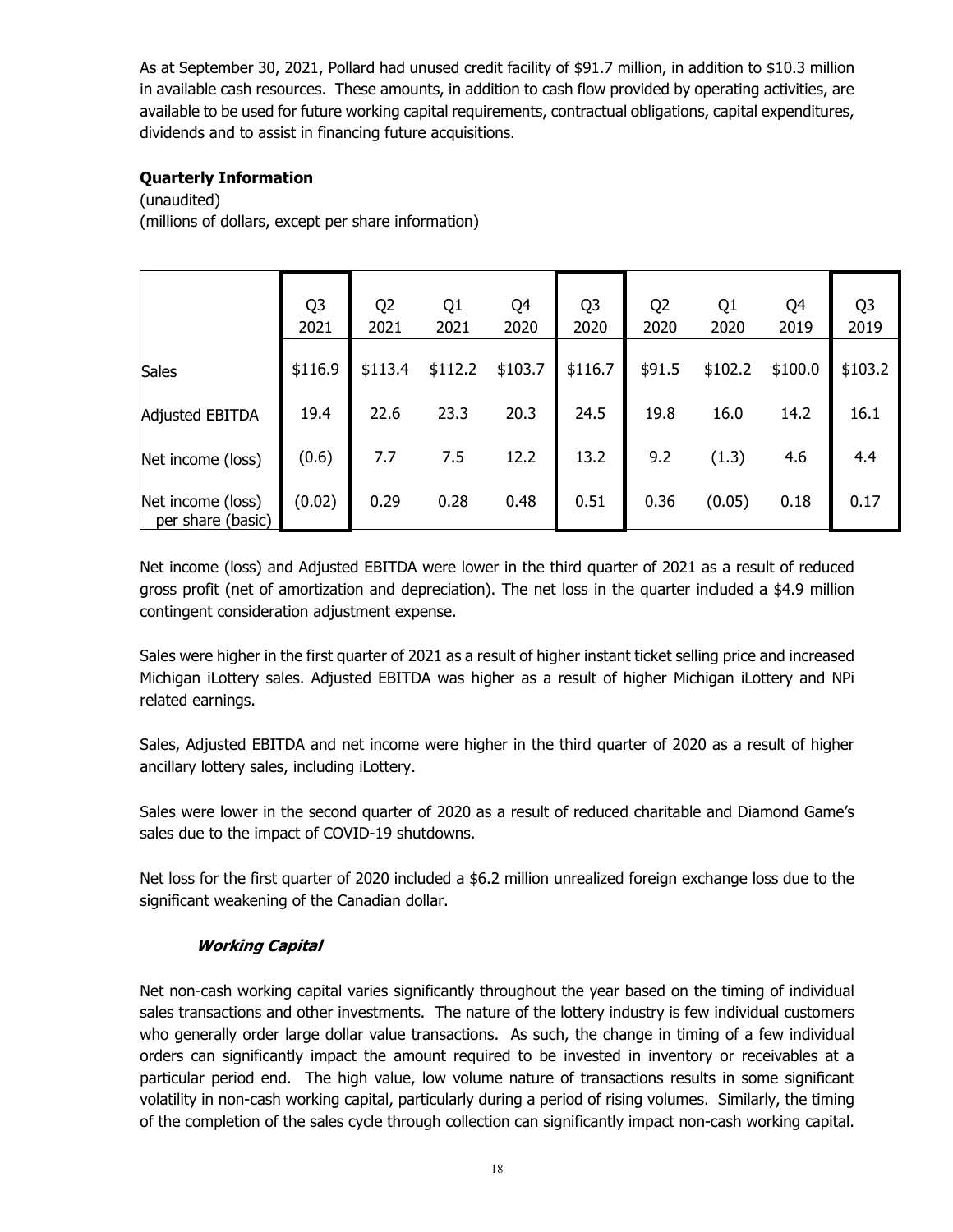Instant tickets are produced specifically for individual clients resulting in a limited investment in finished goods inventory. Customers are predominantly government agencies, which mitigates collection risk. There are a limited number of individual customers, and therefore net investment in working capital is managed on an individual customer by customer basis, without the need for company wide benchmarks.

Seasonality does not have a material impact on the carrying amounts in working capital.

As at September 30, 2021, Pollard's investment in non-cash working capital decreased \$19.5 million compared to December 31, 2020, primarily as a result of the increase in accounts payable and accrued liabilities and a decrease in inventories. These increases in cash flow from operations were partially offset by an increase in accounts receivable.

|                                      | September 30, December 31, |         |
|--------------------------------------|----------------------------|---------|
|                                      | 2021                       | 2020    |
|                                      |                            |         |
| <b>Working Capital</b>               | \$62.5                     | \$69.8  |
| <b>Total Assets</b>                  | \$462.0                    | \$404.6 |
| <b>Total Non-Current Liabilities</b> | \$161.5                    | \$191.3 |

#### **Credit Facility**

Pollard's credit facility was renewed effective December 31, 2019. The credit facility provides loans of up to \$190.0 million for its Canadian operations and US\$14.0 million for its U.S. subsidiaries. The borrowings for the Canadian operations can be denominated in Canadian or U.S. dollars, to a maximum of \$190.0 million Canadian equivalent. The credit facility also includes an accordion feature which can increase the facility by \$35.0 million. Borrowings under the credit facility bear interest at fixed and floating rates based on Canadian and U.S. prime bank rates, banker's acceptances or LIBOR. At September 30, 2021, the outstanding letters of guarantee were \$0.1 million. The remaining balance available for drawdown under the credit facility was \$91.7 million.

Under the terms and conditions of the credit facility agreement Pollard is required to maintain certain financial covenants including debt to income before interest, income taxes, amortization and depreciation, and certain other items ("Adjusted EBITDA") ratios and certain debt service coverage ratios. As at September 30, 2021, Pollard's credit facility is secured by a first security interest in all of the present and after acquired property of Pollard. Under the terms of the agreement the facility is committed for a threeyear period, renewable December 31, 2022. Principal payments are not required until maturity. The facility can be prepaid without penalties.

Pollard believes that its credit facility and ongoing cash flow from operations will be sufficient to allow it to meet ongoing requirements for investment in capital expenditures, working capital, dividends and acquisitions.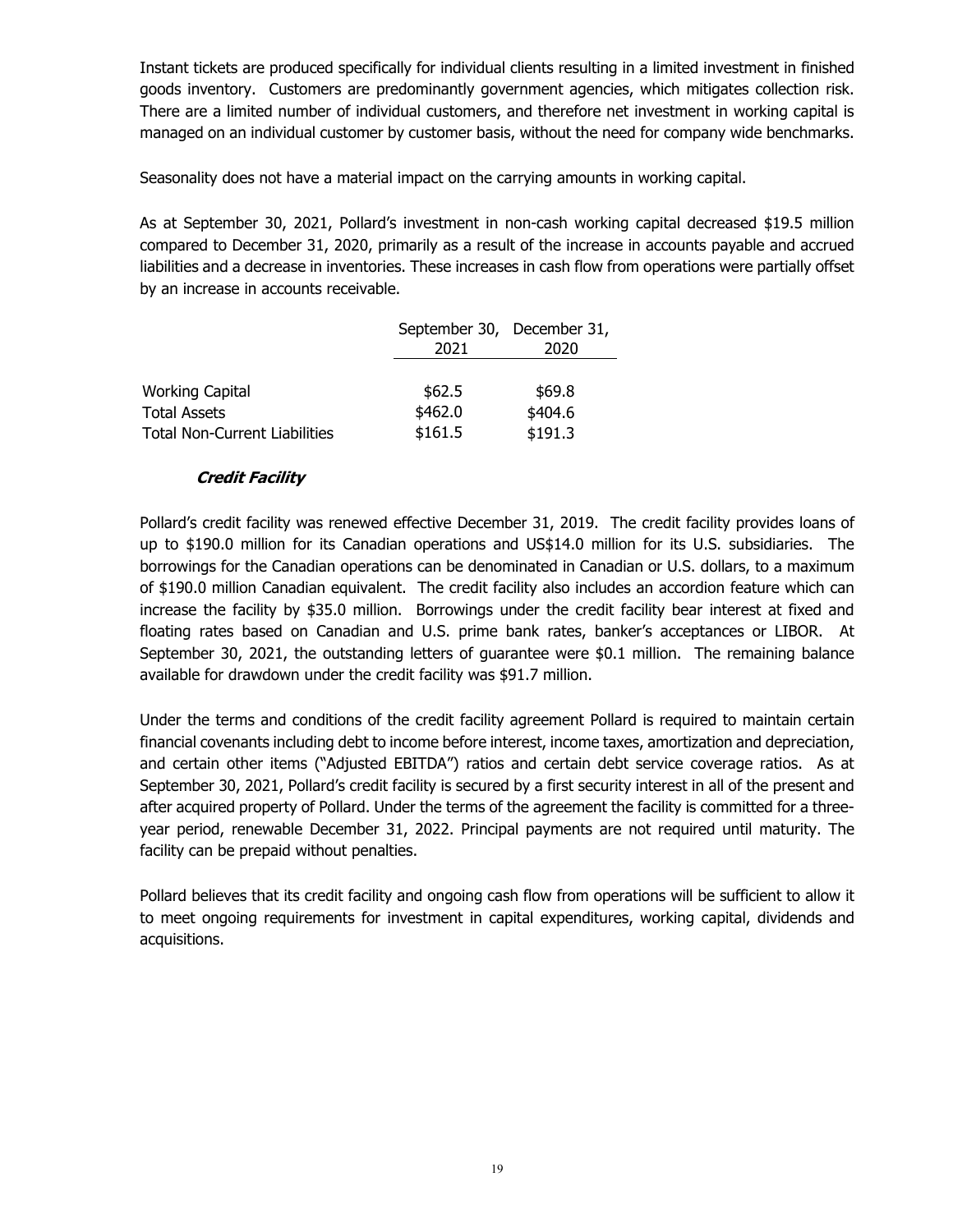# **Economic Development Canada ("EDC") Facility**

Effective February 28, 2020, Pollard entered into an agreement with EDC to provide a €15 million facility whereby Pollard can issue qualifying letters of credit against the EDC facility. This facility is guaranteed by a general indemnity from Pollard. As of September 30, 2021, the outstanding letters of credit drawn on this facility were \$11.1 million (€7.5 million).

## **Outstanding Share Data**

As at September 30, 2021 and November 10, 2021, outstanding share data was as follows:

| Common shares | 26,917,669 |
|---------------|------------|
|---------------|------------|

On January 14, 2021, 233,211 common shares were issued as a portion of the consideration of Pollard's purchase of NGL.

On March 2, 2021, 933,800 common shares were issued as a result of a share offering.

In the nine months ended September 30, 2021, 43,750 commons shares were issued through the exercise of stock options.

## **Share Options**

Under the Pollard Banknote Limited Stock Option Plan the Board of Directors has the authority to grant options to purchase common shares to eligible persons and to determine the applicable terms. The aggregate maximum number of common shares available for issuance from Pollard's treasury under the Option Plan is 2,354,315 common shares. As at September 30, 2021, the total share options issued and outstanding were 312,500.

# **Contractual Obligations**

There have been no material changes to Pollard's contractual obligations since December 31, 2020, that are outside the normal course of business.

#### **Off-Balance Sheet Arrangements**

There have been no material changes to Pollard's off-balance sheet arrangements since December 31, 2020, that are outside the normal course of business.

#### **Financial Instruments**

The financial instruments of Pollard remain substantially unchanged from those identified in the MD&A for Pollard for the year ended December 31, 2020.

#### **Critical Accounting Policies and Estimates**

The critical accounting policies and estimates of Pollard remain substantially unchanged from those identified in Pollard's consolidated financial statements for the year ended December 31, 2020.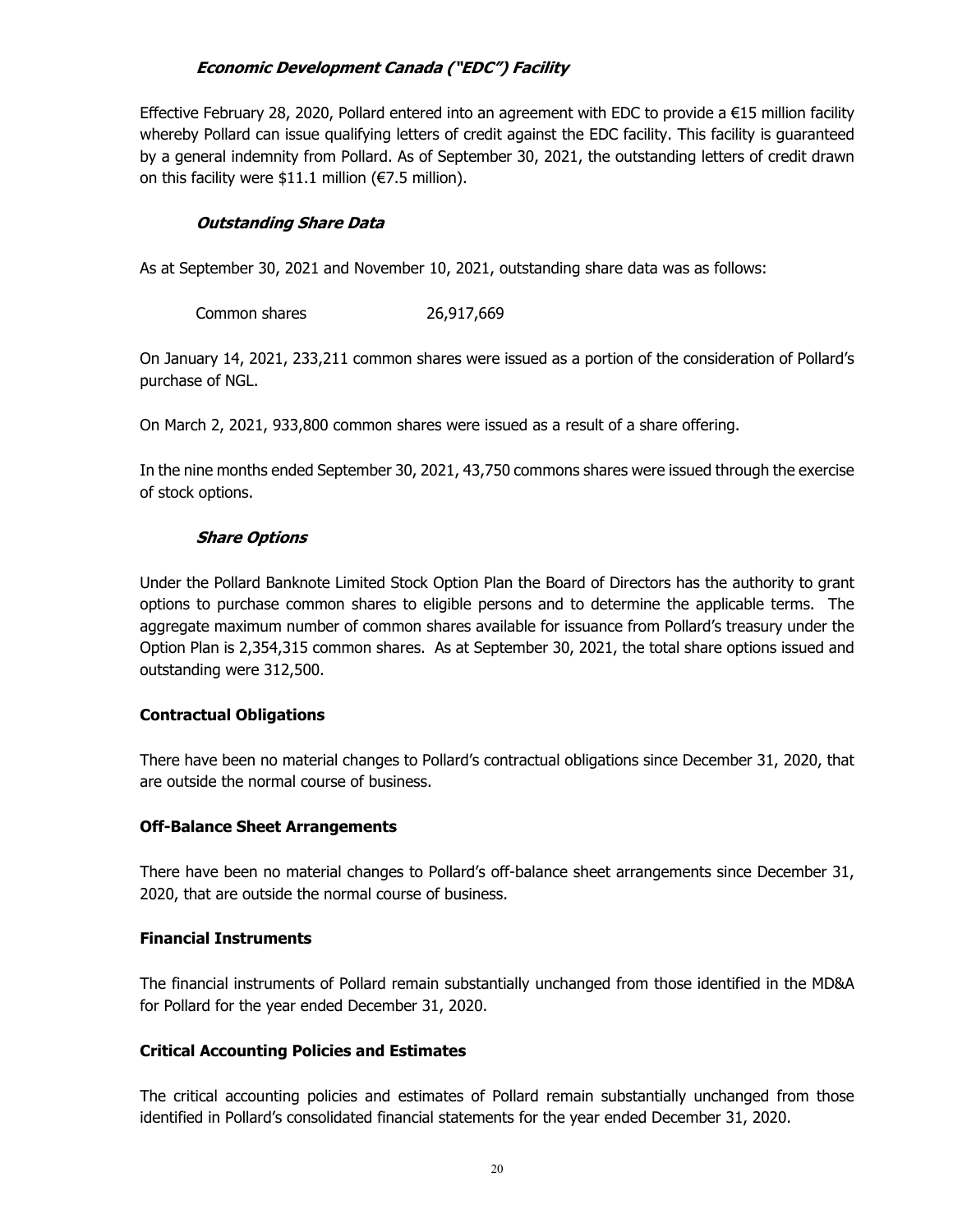#### **Related Party Transactions**

Pollard has not entered into any significant transactions with related parties during the nine months ended September 30, 2021, which are not disclosed in the unaudited condensed consolidated interim financial statements.

## **Industry Risks and Uncertainties**

The risk factors affecting Pollard remain substantially unchanged from those identified in the MD&A for Pollard for the year ended December 31, 2020.

#### **Outlook**

Retail sales of instant tickets continue to be very strong particularly in the United States and we expect this trend to continue. Levels of retail dollar sales remain higher than those witnessed during 2020 and significantly higher than pre-COVID. While higher retail dollar sales do not directly translate into higher volumes at the manufacturing level, we are seeing high order levels from a number of our customers, particularly those based in North America. Sales growth outside of North America has continued to be mixed, but overall our order book for the next few months has never been stronger.

Despite this increase in demand, timing of production and recognition of sales can be impacted by a number of factors including more recently transportation and logistical delays. Revenue recognition of some of our third quarter production has been delayed into the fourth quarter, and we anticipate larger production and sales volumes of instant tickets to be attained in the fourth quarter. Similarly our average selling price was lower than expected in the third quarter as higher value work was delayed into the fourth quarter, resulting in a higher average selling price anticipated in the fourth quarter.

Transportation challenges in our supply chains and in shipping product to our customers appear likely to continue, which may delay revenue recognition and have some impact on our instant ticket operations, however currently we don't expect these operational impacts to be very significant.

iLottery operations remain a focal point of interest for the lottery sector, particularly in the United States, and we continue to see this as an important long-term growth opportunity for the industry. Specific prospects for new contracts remain limited, however, as the various stakeholders in conjunction with their state governments work through the assessment and approval process, resulting in a slow development cycle. We continue to support the industry and provide extensive information and discussions to assist them in increasing their understanding of the benefits of iLottery. Our current iLottery operations continue to be the market leader in the United States, despite the slowdown experienced in the financial results in the third quarter. We expect these headwinds to continue through the fourth quarter as operations settle into more sustainable post-COVID-19 levels of demand.

COVID-19 remains a significant part of our society and we continue to see effects throughout all aspects of our personal and business lives. While direct impacts on our business operations are being addressed, and reducing, the risk of future retail closures and possible impacts on our workforce continue, requiring a focused approach on our risk management and resources throughout our businesses. We remained resolute on ensuring a healthy and safe environment for our team including a number of programs offering encouragement for all employees to be vaccinated.

Our charitable gaming and Diamond Game businesses, including Compliant, remains very strong with record levels of consumer demand still evident throughout most of these markets. We remain focused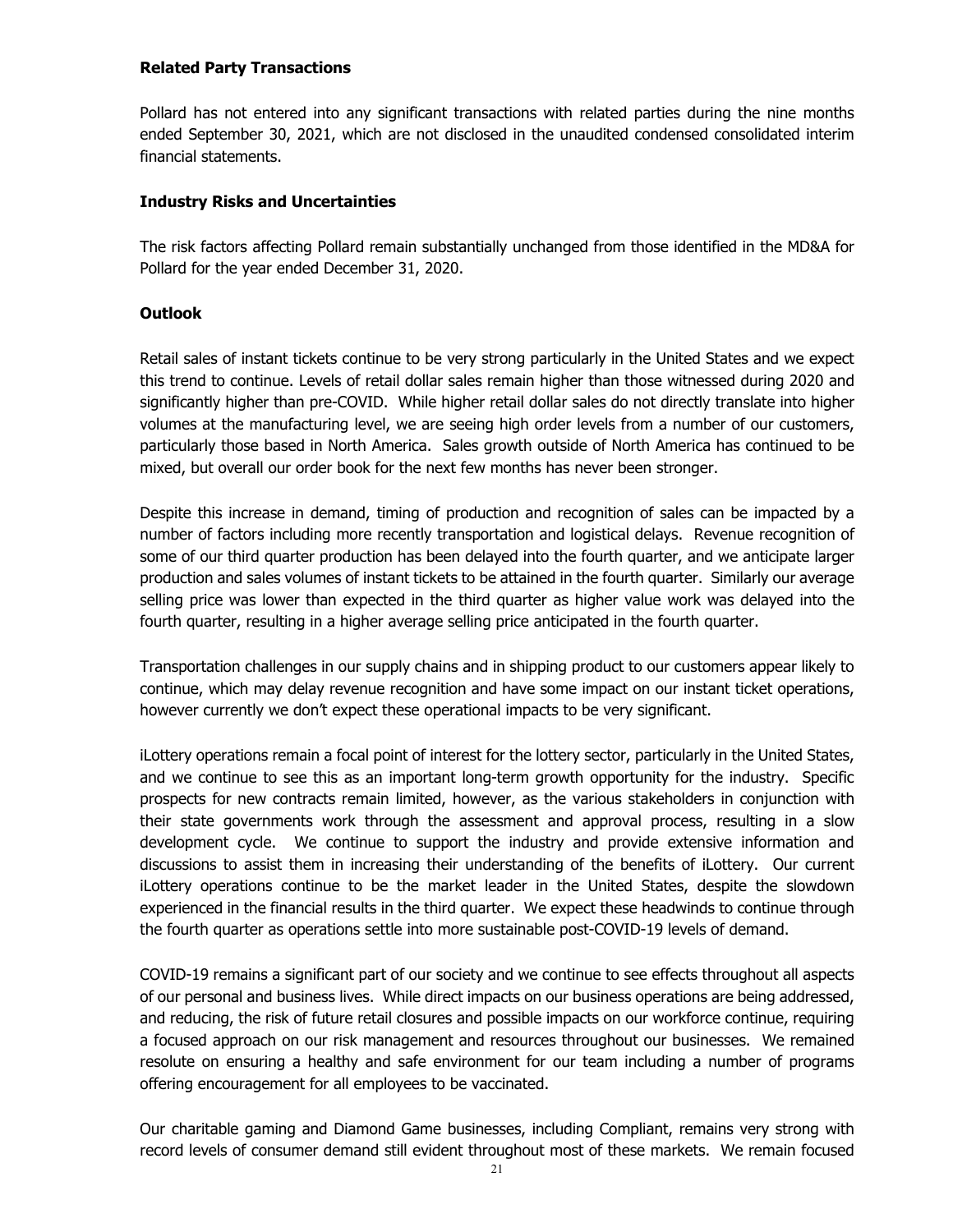on increasing our production capacity in order to meet these needs and have seen recent success in increasing our hiring as well as increasing the efficiency of our manufacturing capacity. All of our markets were finally re-opened from various COVID closures during the third quarter and we anticipate positive results in this segment during the fourth quarter as well as into the future.

Cashflow and available liquidity remained very strong through the third quarter and we anticipate this trend to continue, providing the internal resources to invest in the growth of our current business, devote capital to new opportunities, including acquisition prospects, as well as maintaining our very conservative debt management philosophy.

The lottery and charitable gaming industry continues to show very strong growth fundamentals for both the near and long term, driven by strong underlying consumer demand. We are confident in the opportunities available to our organization and in particular the positive trends for our fourth quarter. We expect to provide stronger financial results relative to the third quarter due to improved results across a number of our business segments. Longer term the investments we are making to strengthen and broaden our product offerings will provide lotteries significant prospects to expand their proceeds available to support good causes and allow Pollard Banknote to continue to be their partner of choice.

#### **Disclosure Controls and Procedures**

Under National Instrument 52-109, "Certification of Disclosure in Issuers' Annual and Interim Filings," issuers are required to document the conclusions of the Chief Executive Officer and Chief Financial Officer (the "Certifying Officers") for the interim period regarding the design of the disclosure controls and procedures. Pollard's management, with the participation of the Certifying Officers of Pollard, has concluded that the design of the disclosure controls and procedures as defined in National Instrument 52-109 will provide reasonable assurance of achieving the disclosure objectives.

Pollard has limited its design of disclosure controls and procedures to exclude controls, policies and procedures of Compliant and NGL, as they were acquired not more than 365 days before the end of the financial period to which this MD&A relates.

#### **Internal Controls over Financial Reporting**

Under National Instrument 52-109, "Certification of Disclosure in Issuers' Annual and Interim Filings," issuers are required to document the conclusions of the Certifying Officers regarding the design of the internal controls over financial reporting. Management used the Internal Control – Integrated Framework published by the Committee of Sponsoring Organizations of the Treadway Commission (COSO 2013) as the control framework in designing its internal controls over financial reporting. Pollard's management, with the participation of the Certifying Officers of Pollard, has concluded that the design of the internal controls over financial reporting as defined in National Instrument 52-109 will provide reasonable assurance of achieving the financial reporting objectives.

Pollard has limited its design of ICFR to exclude controls, policies and procedures of Compliant and NGL, as they were acquired not more than 365 days before the end of the financial period to which this MD&A relates.

No changes were made in Pollard's internal control over financial reporting during the three and nine months ended September 30, 2021, that have materially affected, or are reasonably likely to materially affect, Pollard's internal control over financial reporting.